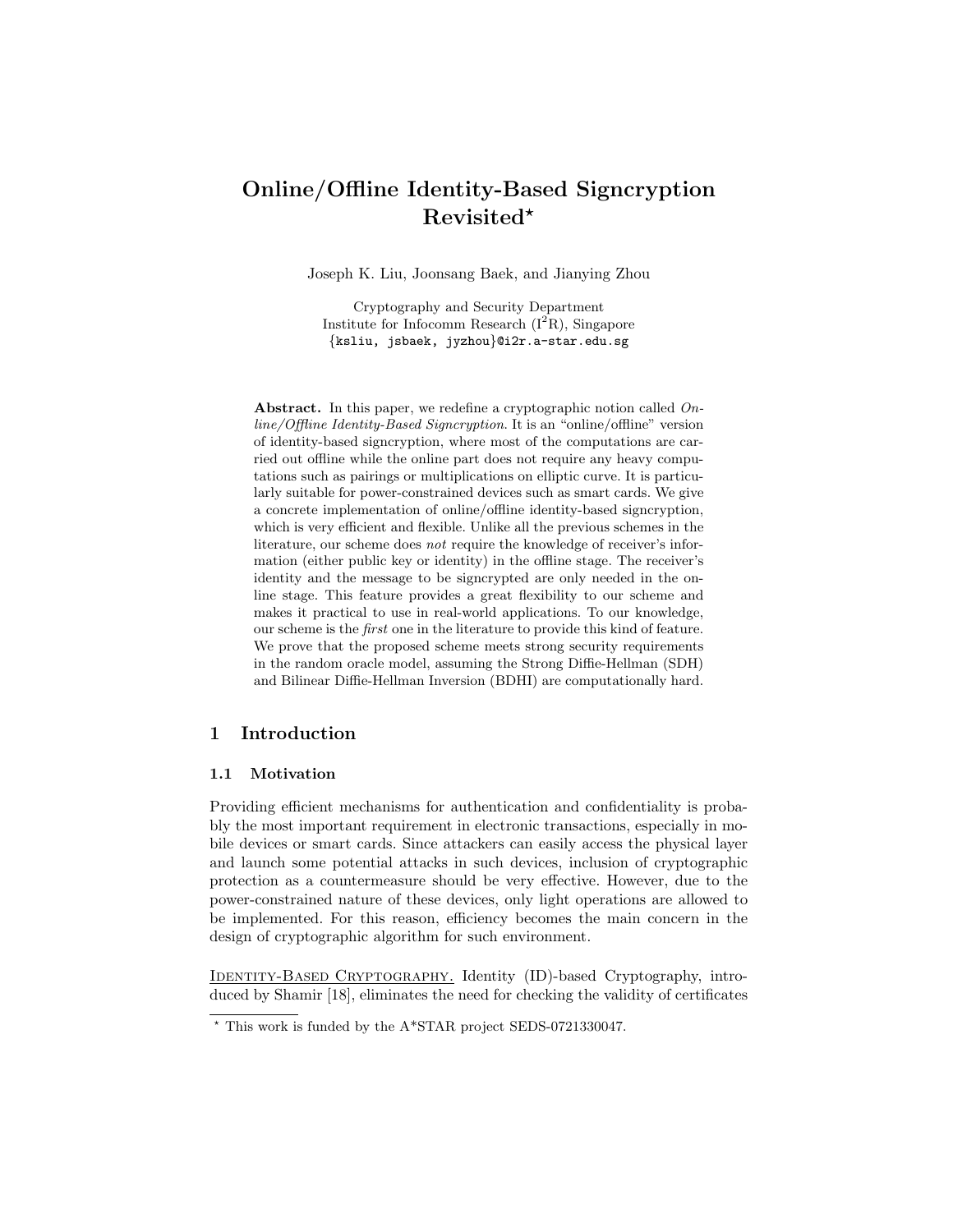in traditional public key infrastructure (PKI). In an ID-based cryptography, public key of each user is easily computable from an arbitrary string corresponding to this user's identity (e.g. an email address, a telephone number, and etc.). Using its master key, the private key generator (PKG) then computes a private key for each user. This property avoids the requirement of using digital certificates (which contain Certificate Authority (CA)'s signature on each user's public key) and associates implicitly a public key (i.e. user identity) to each user within the system. One only needs to know the recipient's identity in order to send an encrypted message to him. It avoids the complicated and costly certificate (chain) verification for the authentication purpose. In the case of signature schemes, verification takes only the identity together with the message and a signature pair as input and executes the algorithm directly. In contrast, the traditional PKI needs an additional certification verification process, which is in fact equivalent to the computation of two signature verifications.

We argue that ID-based cryptography is particularly suitable for smart cards. The most important reason is that it eliminates the costly certificate verification process and the storage of the lengthy certificate. In addition, when there is a new card issued, other terminals or payment gateways do not need to have its certificate verified in order to communicate in a secure and authenticated way. This can greatly reduce communication overhead and computation cost.

SIGNCRYPTION. Signcryption, whose concept was introduced by Zheng [23], is a cryptographic primitive aiming to provide unforgeability and confidentiality simultaneously as typical signature-then-encryption technique does but with less computational complexity and lower communication cost. Due to the efficiency one can obtain, signcryption is suitable for many applications which require secure and authenticated message delivery using resource-constrained devices.

The idea of ID-based signcryption was first proposed by Malone-Lee [16]. It was further improved in [7, 13, 2, 8] for efficiency and security.

Online/Offline Signature. Online/Offline Signature was first introduced by Even, Goldreich and Micali [9]. The main idea is to perform signature generation in two phases. The first phase is performed offline (before the message to be signed is given) and the second phase is performed online (after the message to be signed is given). Online/offline signature schemes are useful, since in many applications the signer has a very limited response time once the message is presented, but he can carry out costly computations between consecutive signing requests. We note that smart card applications may take full advantages of online/offline signature schemes: The offline phase is implemented during the card manufacturing process, while the online phase uses the stored result of the offline phase to sign actual messages. The online phase is typically very fast, and hence can be executed efficiently even on a weak processor.

Online/Offline Signcryption. The notion of online/offline signcryption was first introduced by An, Dodis and Rabin [1]. As in the case of online/offline signature schemes, online/offline signcryption schemes should satisfy a basic property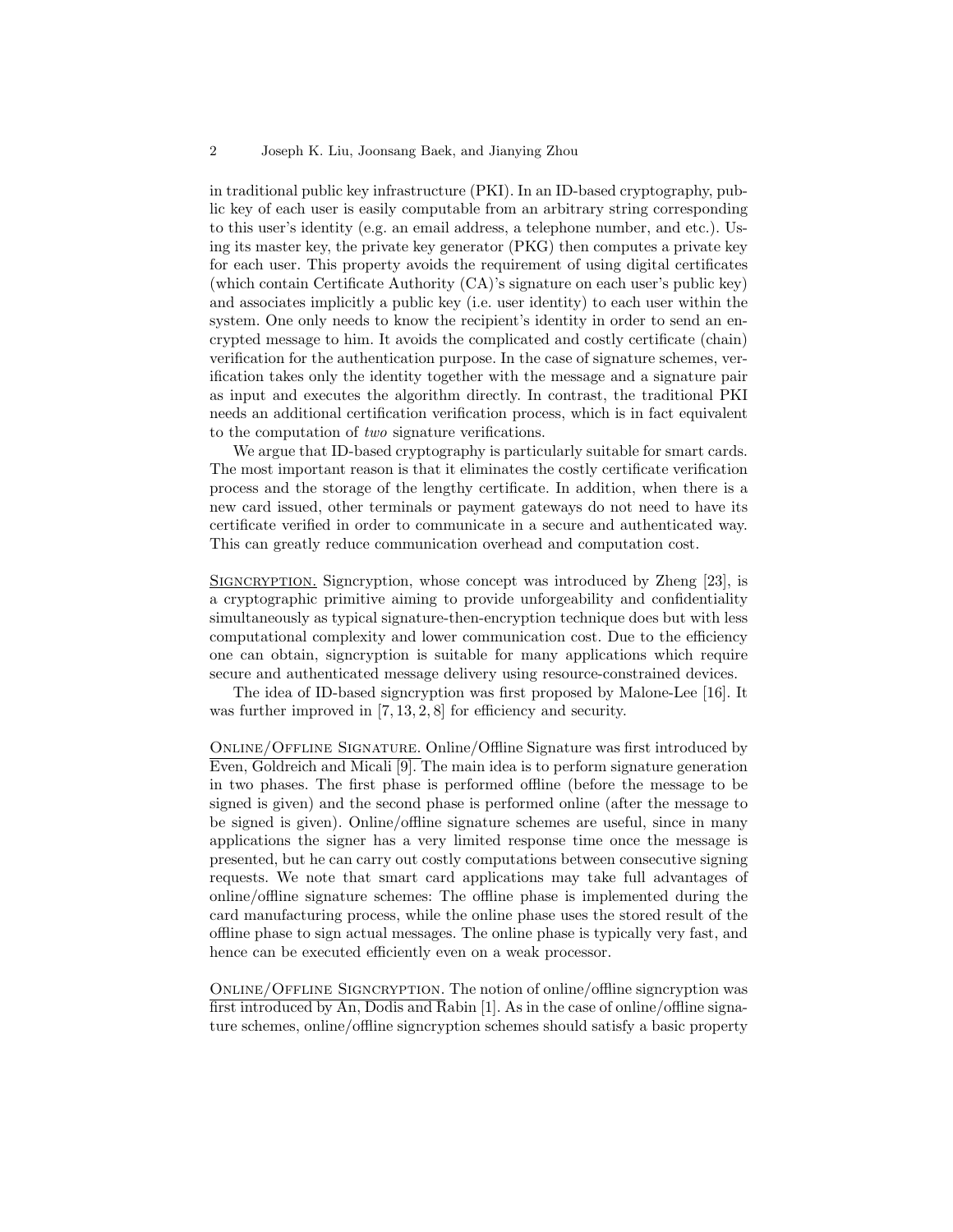that online computation should be performed very efficiently. All expensive operations such as exponentiation or pairing computation should be conducted offline in the first phase of the scheme. Similar to online/offline signature, it is also reasonable to assume that the offline operations are independent of the particular message to be signed and encrypted, since the message only becomes available at a later stage. The second phase is performed online, once the message is presented.

An, Dodis and Rabin [1] did not give any concrete construction of online/offline signcryption, but focused mainly on establishing formal security model for signcryption and analysis of some generic constructions. The first concrete online/offline signcryption scheme was given by Zhang, Mu and Susilo [22], and it requires an additional symmetric key encryption scheme to achieve confidentiality. Another scheme can be found in [21]. However, its practicality is dubious since the scheme requires every user to execute a key exchange protocol with the remaining users in the system. Moreover, both of them are in the PKI (non ID-based) setting. The first ID-based online/offline signcryption scheme was given by Sun, Mu and Susilo [19] in a semi-generic setting, from any ID-based signature scheme.

#### 1.2 Limitation of existing schemes

All of the schemes mentioned above have a restriction which renders them impractical in many situations: They require the receiver's public key / identity to be known in the offline phase, which can result in serious performance degradation. Smartcard is one of the examples. Suppose there are some sensitive data stored in a smartcard, which has only very limited computation power. In order to send the sensitive data to a recipient in a secure and authenticated way, it should be encrypted using the recipient's public key and signed with the card owner's private key. To ensure timely and efficient delivery, it would be much better if part of the signcryption process could be done *prior* to know the data to be encrypted and the recipient's public key. Wireless sensor network (WSN) or mobile devices can be another example. Similar to smartcard, wireless sensors or mobile devices such as PDA or smart phone have only limited resources. It may take very long time, or even impossible to execute heavy computations on those tiny devices. Yet the data they process may be sensitive which is necessary to be encrypted and authenticated before sending off to the terminal stations. By using online/offline signcryption, the offline part (containing all heavy computation) can be done by a third party at the setup or manufacturing stage or when external power is connected. However, it is obvious that the data to be processed and the receiver's information is unknown at this stage.

In the above examples, the previous online/offline signcryption schemes (such as  $(1, 22)$  cannot be used, since they require the receiver's public key in the offline stage. This maybe one of the very important reasons that previous online/offline signcryption schemes are not practical to be used in daily life applications.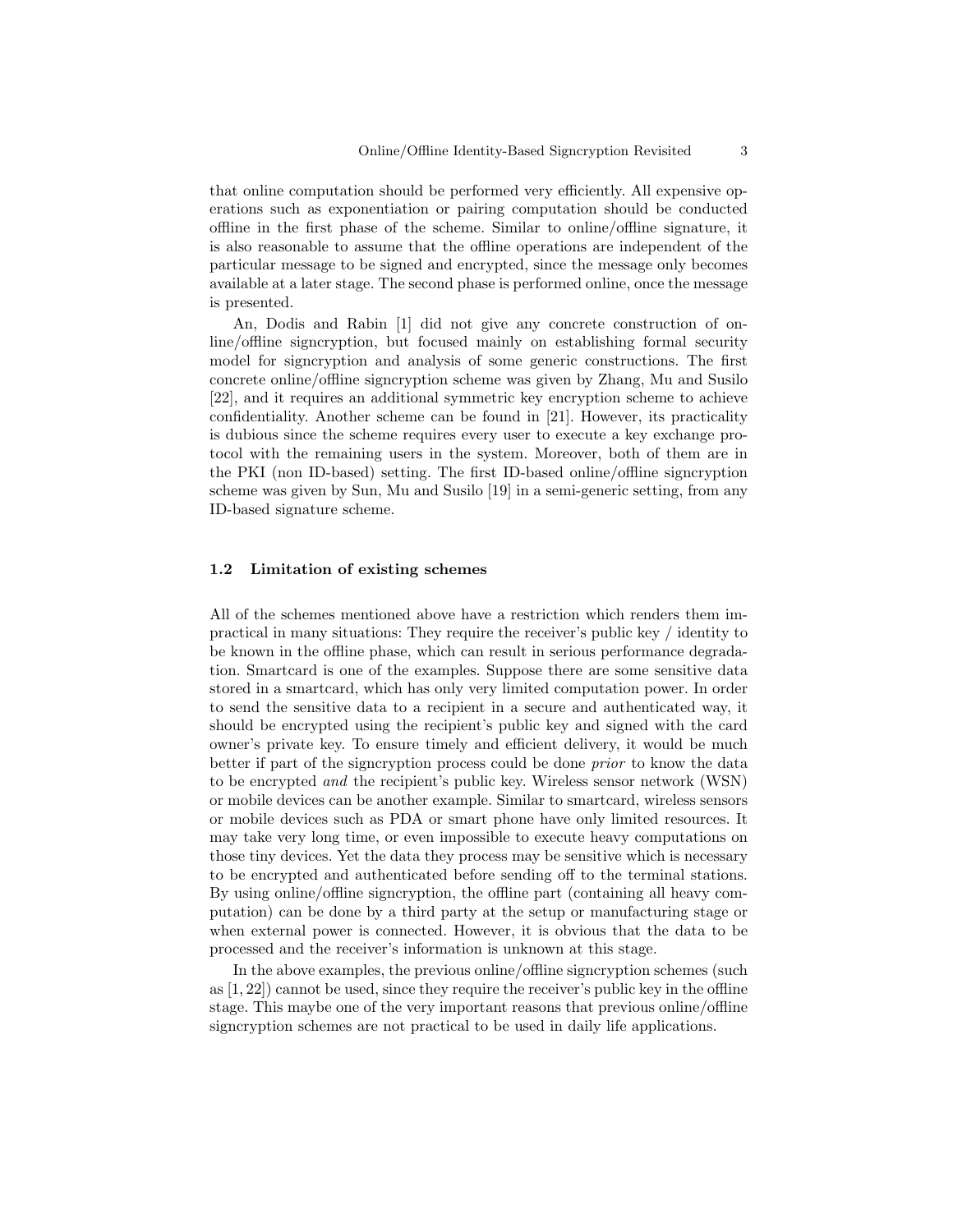#### 1.3 Our Contributions

In this paper, we make the following contributions.

- 1. We reformulate the notion of *online/offline signcryption in the ID-based set*ting. We argue that it would be the best solution to provide authentication and confidentiality to smart cards or mobile devices for the following reasons. First, it combines the separate process of *sign* and encrypt into one "signcryption". Second, it even splits the signcryption process into online and offline stages, so that all the heavy computations can be performed in the offline stage, leaving only light operations such as hashing or integer multiplication to be done on tiny devices when the signcrypted message is known. Third, it is in the identity-based setting which gets rid of the costly process of certificate verification.
- 2. We present a concrete online/offline ID-based signcryption scheme, which does not require any heavy computation (such as pairing or elliptic curve multiplication) in the online stage. The security is proven using two assumptions, namely the Strong Diffie-Hellman (SDH) and Bilinear Diffie-Hellman Inversion (BDHI) assumptions in the random oracle model.
- 3. More importantly, unlike all other previous schemes<sup>1</sup>, our proposed scheme does not require the receiver's information (in our case, the identity) in the offline stage. The receiver's identity, together with the message to be signcrypted, are needed only in the online stage. This feature greatly increases the practicality of online/offline signcryption scheme. Our scheme is the first in the literature to allow this kind of flexibility.
- 4. When compared to the combination of online/offline ID-based encryption and online/offline ID-based signature, although the combination may achieve the same features as our scheme, efficiency is far more behind. Our scheme is about 30% − 50% more efficient than any combination of the state of the art online/offline ID-based encryption and signature schemes.

#### 1.4 Organization

The rest of the paper are organized as follows. We review some definitions in Section 2. It is followed by our proposed scheme in Section 3. We analyze the performance of our scheme in Section 4. Our paper is concluded in Section 5.

<sup>1</sup> Very recently, another identity-based online/offline signcryption scheme was proposed [17] in eprint. They have some comments to the preliminary version of our scheme [14] in eprint. However, the comments are not true in the current version. We also note that although the authors in [17] claimed that they are the first to propose such an ID-based online/offline signcryption with similar features as our scheme, it is not accurate. Our preliminary version [14] appeared before their scheme. It is, at most to say, two schemes with the same features were proposed almost at the same time. In addition, they do not contain any proof in the eprint version. We do not include their scheme for comparison.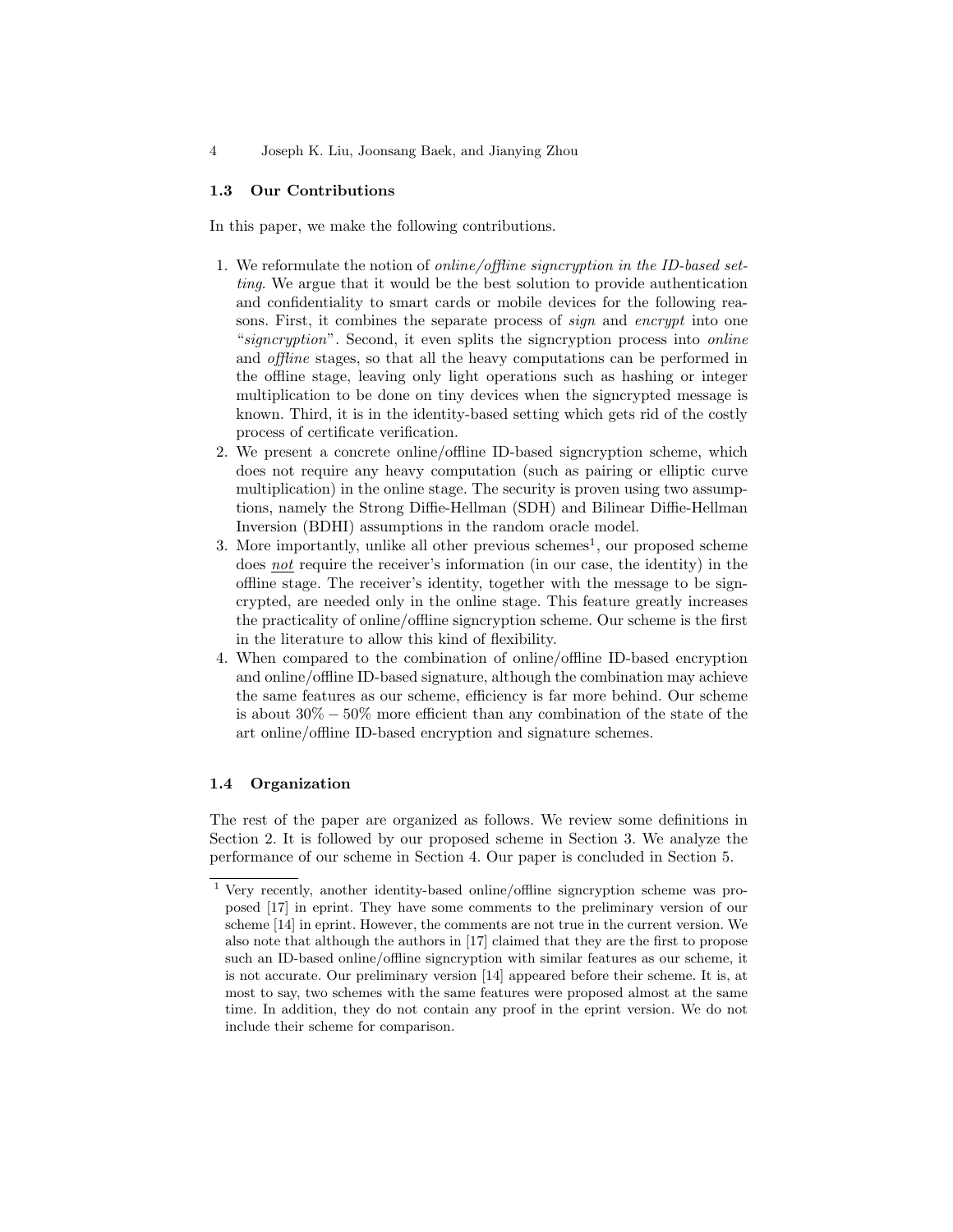## 2 Definitions

#### 2.1 Pairings

We briefly review the bilinear pairing. Let  $\mathbb{G}$  and  $\mathbb{G}_T$  be two multiplicative cyclic groups of prime order q. Let q be a generator of  $\mathbb{G}$ , and e be a bilinear map such that  $e : \mathbb{G} \times \mathbb{G} \to \mathbb{G}_T$  with the following properties:

- 1. Bilinearity: For all  $u, v \in \mathbb{G}$ , and  $a, b \in \mathbb{Z}$ ,  $e(u^a, v^b) = e(u, v)^{ab}$ .
- 2. Non-degeneracy:  $e(g, g) \neq 1$ .
- 3. Computability: It is efficient to compute  $e(u, v)$  for all  $u, v \in \mathbb{G}$ .

#### 2.2 Intractability Assumption

Definition 1 ( $\ell$ -Strong Diffie-Hellman Assumption ( $\ell$ -SDH)). [4] The  $\ell$ -Strong Diffie-Hellman ( $\ell$ -SDH) problem in  $\mathbb G$  is defined as follow: On input a  $(\ell + 1)\text{-tuple } (g, g^{\alpha}, g^{\alpha^2}, \dots, g^{\alpha^{\ell}}) \in \mathbb{G}^{\ell+1}$ , output a pair  $(g^{\frac{1}{\alpha+\epsilon}}, c)$  where  $c \in \mathbb{Z}_q^*$ . We say that the  $(t, \epsilon, \ell)$ -SDH assumption holds in G if no t-time algorithm has advantage at least  $\epsilon$  in solving the  $\ell$ -SDH problem in G.

Definition 2 ( $\ell$ -Bilinear Diffie-Hellman Inversion Assumption ( $\ell$ -BDHI)). [3] The  $\ell$ - Diffie-Hellman ( $\ell$ -BDHI) problem in  $\mathbb G$  is defined as follow: On input  $a \ (\ell + 1)$ -tuple  $(g, g^{\alpha}, g^{\alpha^2}, \dots, g^{\alpha^{\ell}}) \in \mathbb{G}^{\ell+1}$ , output  $e(g, g)^{\frac{1}{\alpha}} \in \mathbb{G}_T$ . We say that the  $(t, \epsilon, \ell)$ -BDHI assumption holds in G if no t-time algorithm has advantage at least  $\epsilon$  in solving the  $\ell$ -BDHI problem in  $\mathbb{G}$ .

#### 2.3 Definition of Signcryption

An ID-based online/offline signcryption scheme consists of the following six probabilistic polynomial time (PPT) algorithms:

- $(-\left( param, msk\right) \leftarrow$  Setup $(1<sup>k</sup>)$  takes a security parameter  $k \in \mathbb{N}$  and generates param the global public parameters and  $msk$  the master secret key of the PKG.
- $-D_{ID} \leftarrow$  Extract(1<sup>k</sup>, param, msk, ID) takes a security parameter k, a global parameters param, a master secret key msk and an identity ID to generate a secret key  $D_{ID}$  corresponding to this identity.
- $-\bar{\phi} \leftarrow$  Offline-Signcrypt $(1^k, param, D_{ID_s})$  takes a security parameter k, a global parameters *param*, a secret key of the sender  $D_{ID_s}$ , to generate an offline ciphertext  $\phi$ .
- $\bar{\phi} \leftarrow 0$ nline-Signcrypt $(1^k, param, m, \bar{\phi}, ID_r)$  takes a security parameter k, a global parameters param, a message m, an identity of the receiver  $ID<sub>r</sub>$ where  $ID_s \neq ID_r$ , an offline ciphertext  $\overline{\phi}$  to generate a ciphertext  $\phi$ .
- $(m,\sigma)/\perp\leftarrow$  De-Signcrypt $(1^k, param, \phi, D_{ID_r})$  takes a security parameter k, a global parameters param, a ciphertext  $\phi$ , a secret key of the receiver  $D_{ID_r}$ to generate a message m and a signature  $\sigma$ , or  $\perp$  which indicates the failure of de-signcryption.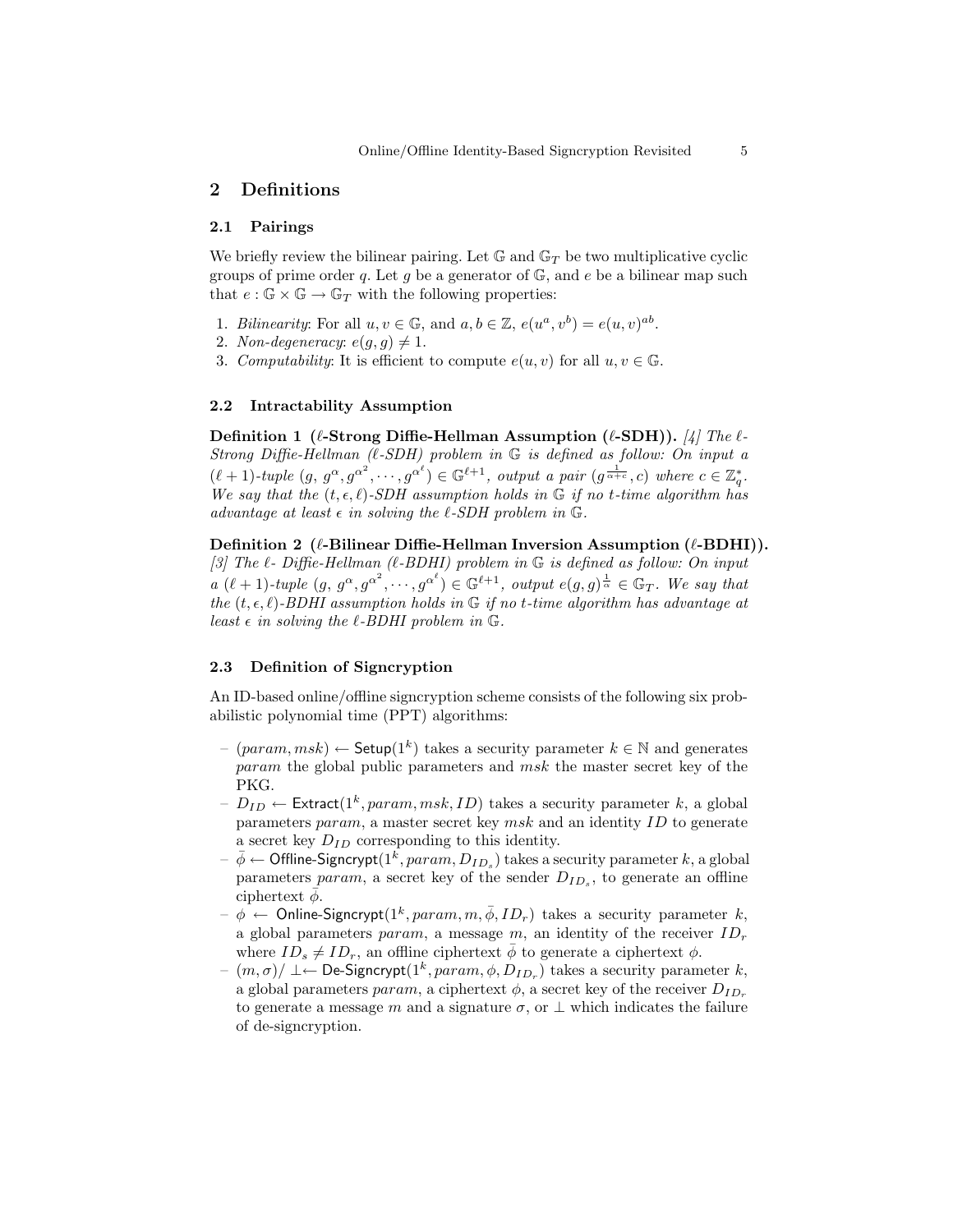$−$  valid/  $\bot$ ← Verify $(1^k, param, m, \sigma, ID_s)$  takes a security parameter  $k$ , a global parameters param, a message m, a signature  $\sigma$ , an identity  $ID<sub>s</sub>$  to output valid of  $\perp$  for an invalid signature.

For simplicity, we omit the notation of  $1^k$  and param from the input arguments of the above algorithms in the rest of this paper. For correctness, if

$$
\bar{\phi} \leftarrow \text{Offline-Signcrypt}(D_{ID_s})
$$
\n
$$
\phi \leftarrow \text{Online-Signcrypt}(m, \bar{\phi}, ID_r)
$$
\n
$$
(\tilde{m}, \tilde{\sigma}) \leftarrow \text{De-Signcrypt}(\phi, D_{ID_r})
$$

we require that

 $\tilde{m} = m$ valid  $\leftarrow$  Verify $(\tilde{m},\tilde{\sigma},\tilde{ID_s})$ 

Note that our definition differs from the one in [19] in the way where the offline signcrypt stage does not require the receiver's identity as input. In our definition, the receiver's identity is only required in the online signcrypt stage.

#### 2.4 Security of Signcryption

Definition 3 (Confidentiality). An ID-based online/offline signcryption scheme is semantically secure against chosen ciphertext insider attack (SC-IND-CCA) if no PPT adversary has a non-negligible advantage in the following game:

- 1. The challenger runs Setup and gives the resulting param to adversary A. It keeps msk secret.
- 2. In the first stage, A makes a number of queries to the following oracles which are simulated by the challenger:
	- (a) **Extraction oracle:** A submits an identity  $ID$  to the extraction oracle for the result of  $Extract(msk, ID)$ .
	- (b) **Signcryption oracle:** A submits a sender identity  $ID_s$ , a receiver identity  $ID<sub>r</sub>$  and a message m to the signcryption oracle for the result of Online-Signcrypt $(m,$  Offline-Signcrypt $(D_{ID_s}),$   $ID_r$ ).
	- (c) **De-signcryption oracle:** A submits a ciphertext  $\phi$  and a receiver identity  $ID_r$  to the oracle for the result of  $De-Signcrypt(\phi, D_{ID_r})$ . The result is made of a message and a signature if the de-signcryption is successful and the signature is valid under the sender's identity. Otherwise, a symbol  $\perp$  is returned for rejection.

These queries can be asked adaptively. That is, each query may depend on the answers of previous ones.

3. A produces two messages  $m_0, m_1$ , two identities  $ID_s^*$ ,  $ID_r^*$  and a valid secret  $key\ D_{ID_s^*}$  corresponding to  $ID_s^*$ . The challenger chooses a random bit  $b \in$  ${0,1}$  and computes a signcryption ciphertext  $\phi^* =$  Online-Signcrypt $(m_b,$ Offline-Signcrypt $(D_{ID_s^*}), ID_r^*$ ).  $\phi^*$  is sent to A.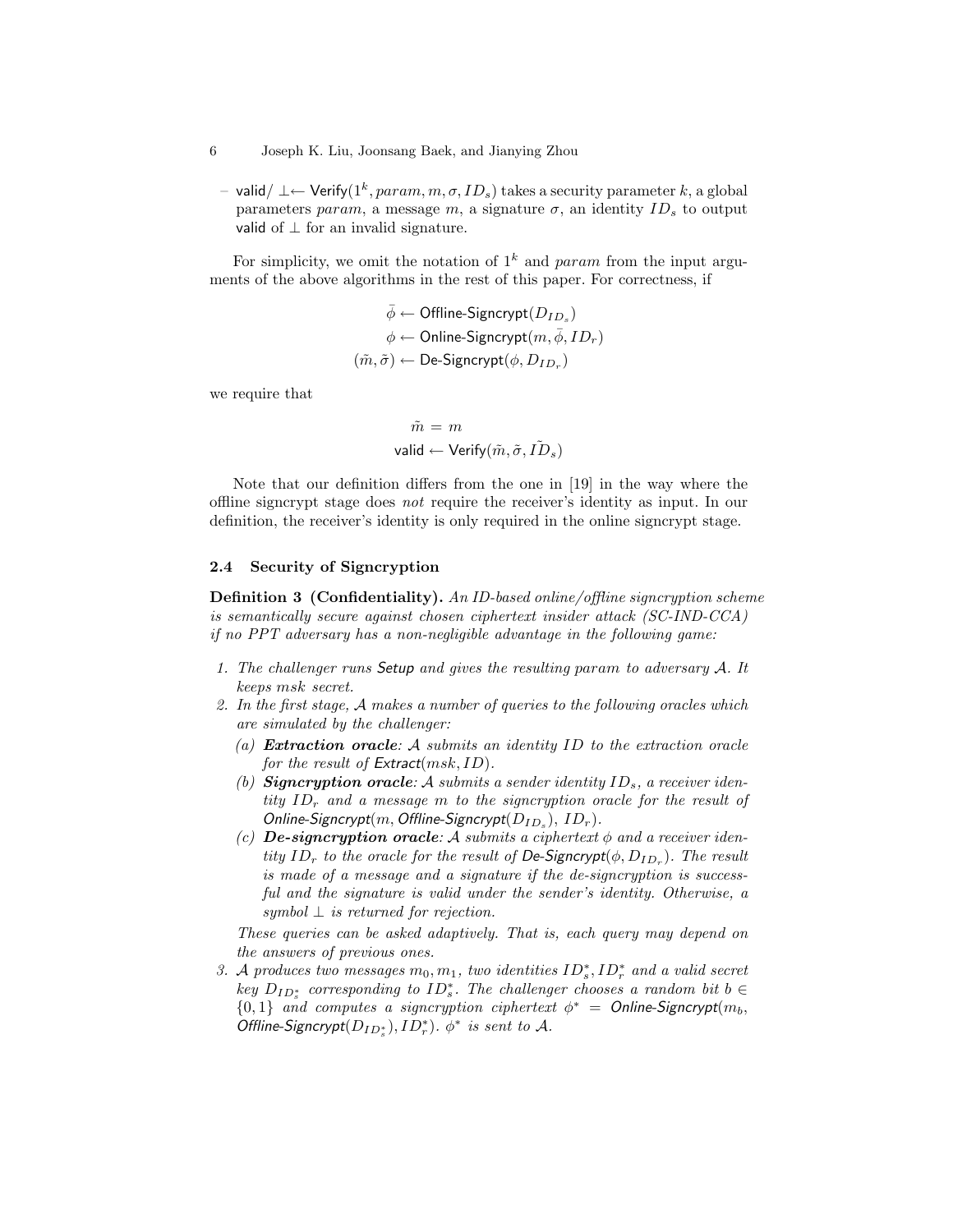- 4. A makes a number of new queries as in the first stage with the restriction that it cannot query the de-signcryption oracle with  $(\phi^*,ID_r^*)$  and the extraction oracle with  $ID^*_r$ .
- 5. At the end of the game, A outputs a bit b' and wins if  $b' = b$ .

 $\mathcal{A}$ 's advantage is defined as  $\boldsymbol{Adv}^{IND-CCA}(\mathcal{A})=|\Pr[b'=b]-\frac{1}{2}|.$ 

**Definition 4 (Unforgeability).** A signcryption scheme is existentially unforgeable against chosen-message insider attack (SC-EUF-CMA) if no PPT adversary has a non-negligible advantage in the following game:

- 1. The challenger runs Setup and gives the resulting param to adversary A. It keeps msk secret.
- 2. A makes a number of queries to the following oracles which are simulated by the challenger:
	- (a) **Extraction oracle:** A submits an identity ID to the extraction oracle for the result of  $Extract(msk, ID)$ .
	- (b) **Signcryption oracle:** A submits a sender identity  $ID_s$ , a receiver identity  $ID<sub>r</sub>$  and a message m to the signcryption oracle for the result of Online-Signcrypt $(m,$  Offline-Signcrypt $(D_{ID_s}),$   $ID_r$ ).
	- (c) **De-signcryption oracle:** A submits a ciphertext  $\phi$  and a receiver identity  $ID_r$  to the oracle for the result of  $De-Signcrypt(\phi, D_{ID_r})$ . The result is made of a message and a signature if the de-signcryption is successful and the signature is valid under the sender's identity. Otherwise, a symbol  $\perp$  is returned for rejection.

These queries can be asked adaptively. That is, each query may depend on the answers of previous ones.

- 3. A produces a signcryption ciphertext  $\phi^*$  and two identity  $ID^*_r$ ,  $ID^*_s$ . A wins if
	- (a) De-Signcrypt $(\phi^*, D_{ID_r^*})$  returns a tuple  $(m^*, \sigma^*)$  such that valid  $\leftarrow$  Verify $(m^*, \sigma^*, ID_s^*);$
	- (b) No output of the signcryption oracle decrypts to  $(m^*, \sigma^*)$  such that valid  $\leftarrow$ Verify $(m^*, \sigma^*, ID_s^*)$ ; and
	- (c) No extraction query was made on  $ID_s^*$ .

A's advantage is defined as  $\boldsymbol{Adv}^{EUF-CMA}(\mathcal{A}) = \Pr[\mathcal{A} \text{ wins}]$ 

# 3 The Proposed Online/Offline ID-Based Signcryption Scheme

#### 3.1 Construction

Let G and  $\mathbb{G}_T$  be groups of prime-order q, and let  $e : \mathbb{G} \times \mathbb{G} \to \mathbb{G}_T$  be the bilinear pairing. We use a multiplicative notation for the operation in  $\mathbb{G}$  and  $\mathbb{G}_T$ .

Setup: The PKG selects a generator  $g \in \mathbb{G}$  and randomly chooses  $s \in_R \mathbb{Z}_q^*$ . It  $\overline{\text{sets }g_1} = g^s \text{ and } g_2 = g_1^s.$  Define M to be the message space. Let  $n_M = |\mathcal{M}|$ . Also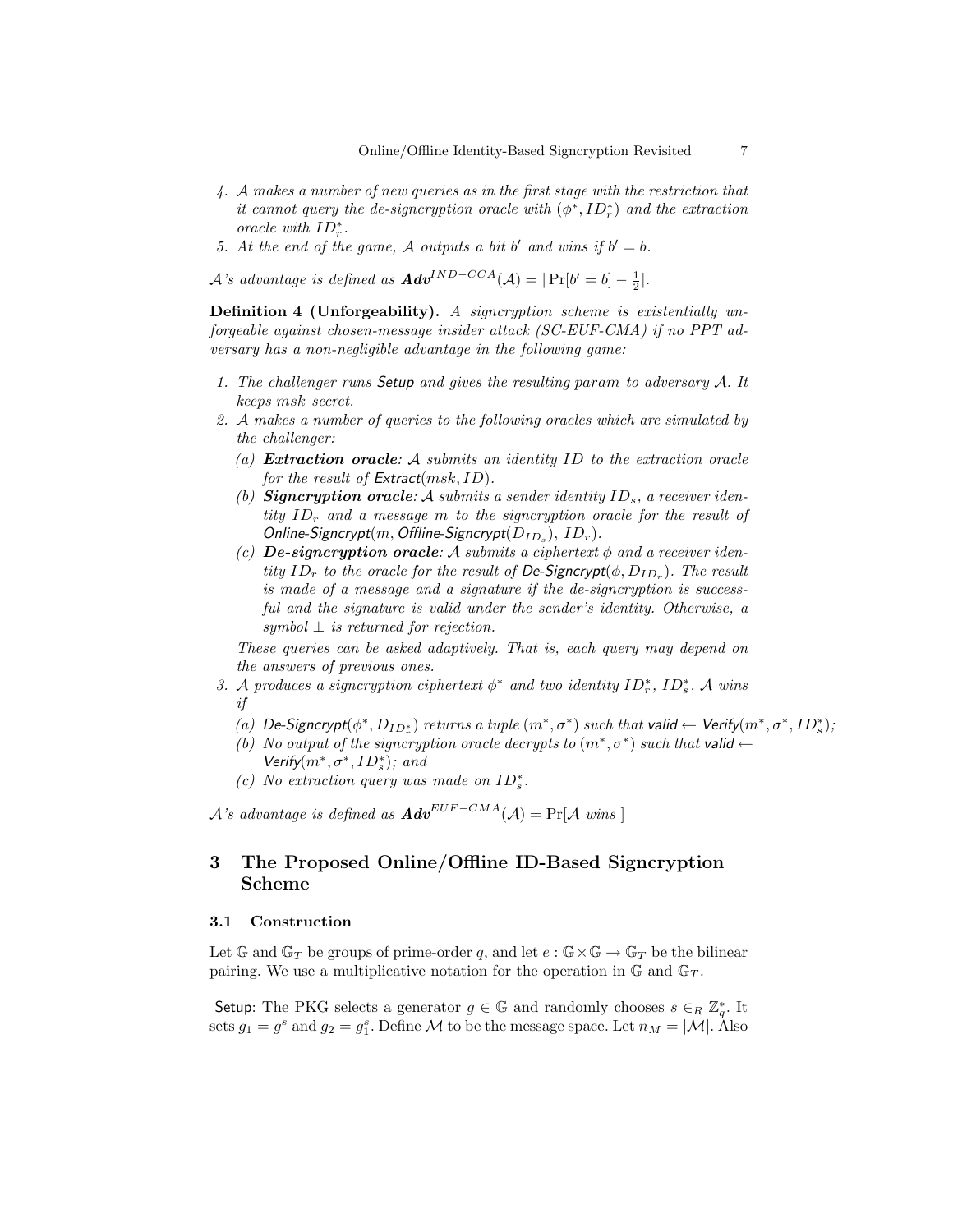let  $n_d$  be the length of an identity,  $H_1: \{0,1\}^{n_d} \to \mathbb{Z}_q^*, H_2: \{0,1\}^* \times \mathbb{G}_T \to \mathbb{Z}_q^*$ and  $H_3: \{0,1\}^* \to \{0,1\}^{n_M}$  be some cryptographic hash functions. The public parameters param and master secret key msk are given by

$$
param = (\mathbb{G}, \mathbb{G}_T, q, g, g_1, g_2, \mathcal{M}, H_1, H_2, H_3) \qquad msk = s
$$

Extract: To generate a secret key for a user with identity  $ID \in \{0,1\}^{n_d}$ , the PKG computes:

$$
d_{ID} \leftarrow g^{\frac{1}{H_1(ID)+s}}
$$

The user also computes and stores  $\overline{G_{ID}} = e(g^{H_1(ID)}g_1, g)$  for future use.

Offline-Signcrypt: The user with identity  $ID_s \in \{0,1\}^{n_d}$ , with secret key  $d_{ID_s}$ , at the offline stage first randomly generates  $u, x, \alpha, \beta, \gamma, \delta \in_R \mathbb{Z}_q^*$  and computes:

$$
U \leftarrow d_{ID_s} g^{-u} \qquad R \leftarrow (\overline{G_{ID_s}})^x
$$

$$
T_0 \leftarrow \left( g^{\alpha H_1(ID_s)} g_1^{H_1(ID_s) + \gamma} g_2 \right)^x
$$

$$
T_1 \leftarrow g^{x\beta^{-1}H_1(ID_s)} \qquad T_2 \leftarrow g_1^{x\delta^{-1}}
$$

Outputs the offline ciphertext  $\bar{\phi} = (U, R, x, u, T_0, T_1, T_2, \alpha, \beta, \gamma, \delta).$ 

Online-Signcrypt: At the online stage, to encrypt a message  $m \in \mathcal{M}$  to a user with identity  $ID_r \in \{0,1\}^{n_d}$  computes:

$$
t'_1 \leftarrow \beta \Big( H_1(ID_r) - \alpha \Big) \bmod q \qquad t'_2 \leftarrow \delta \Big( H_1(ID_r) - \gamma \Big) \bmod q
$$

$$
t \leftarrow h_2 x + u \bmod q \qquad c \leftarrow h_3 \oplus m
$$

where  $h_2 = H_2(m, ID_s, R, T_0, T_1, T_2, t'_1, t'_2, U)$  and  $h_3 = H_3(R, T_1, T_2, U)$ . Outputs the ciphertext  $\phi = (U, t, c, T_0, T_1, T_2, t_1', t_2').$ 

De-Signcrypt: To de-signcrypt  $\phi$  using secret key  $D_{ID_r}$ , computes

$$
R \leftarrow e(T_0 T_1^{t'_1} T_2^{t'_2}, d_{ID_r}) \qquad m \leftarrow c \oplus H_3(R, T_1, T_2, U)
$$

and outputs  $(m, \sigma, ID_s)$  where  $\sigma = \{R, t, U, T_0, T_1, T_2, t_1', t_2'\}.$ 

Verify: Computes  $h_2 = H_2(m, ID_s, R, T_0, T_1, T_2, t_1', t_2', U)$  and checks whether

$$
R^{h_2} \stackrel{?}{=} e(g^t U, g^{H_1(ID_s)}g_1) \cdot e(g, g)^{-1}
$$
 (1)

Outputs valid if it is equal. Otherwise outputs ⊥.

We note that the term  $e(g, g)^{-1}$  can be pre-computed or published as part of the public parameter by the PKG. Thus the number of pairing required in the whole de-signcryption process is just 2, while there is no pairing required in either offline signcrypt or online signcrypt stage.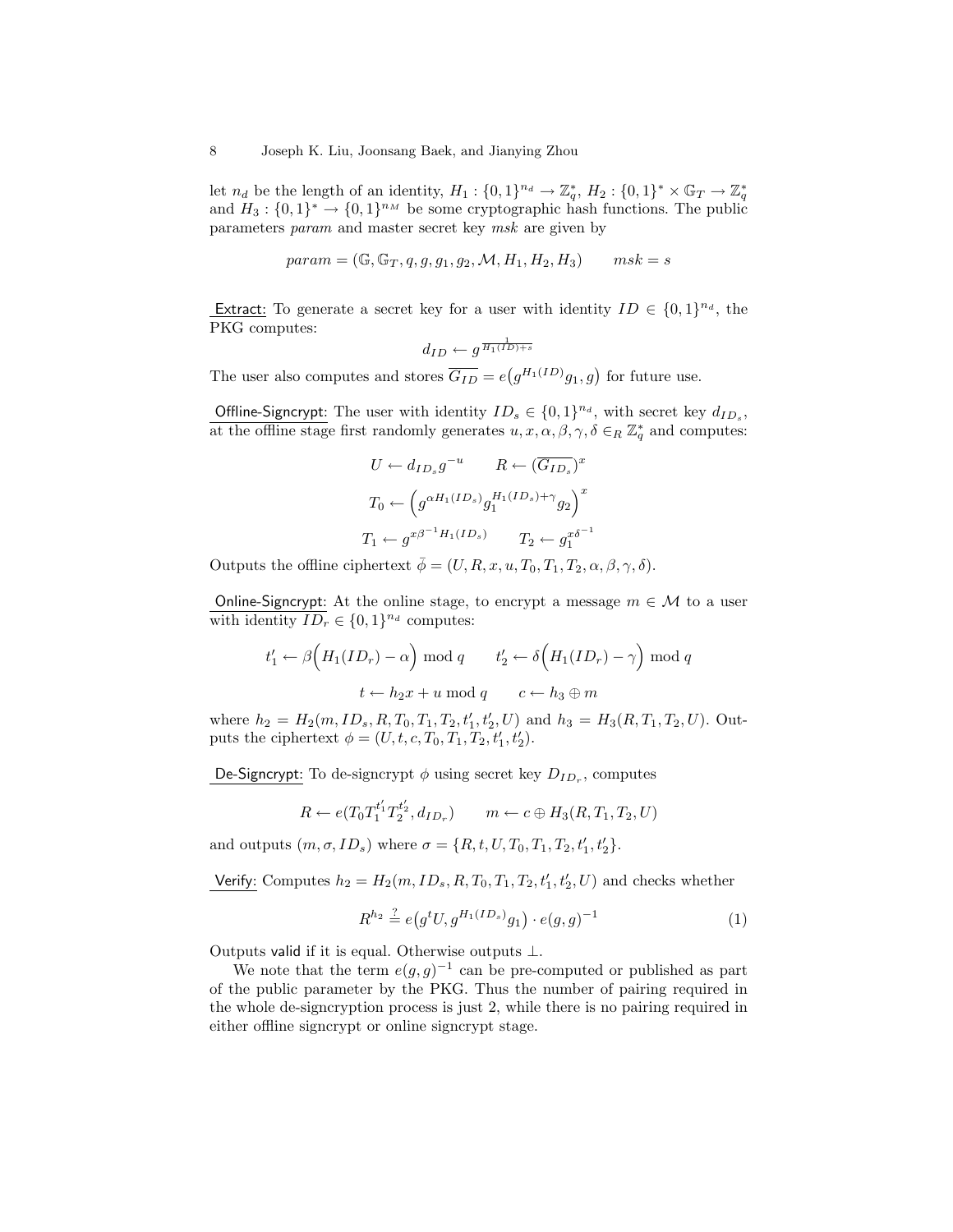#### 3.2 Security Analysis

**Theorem 1 (Confidentiality).** If there is a SC-IND-CCA adversary  $A$  of the proposed scheme in Section 3 that succeeds with probability  $\epsilon$ , then there is a simulator B running in polynomial time that solves the  $(\ell + 1)$ -BDHI problem with probability at least

$$
\epsilon \cdot \frac{1}{q_1} \left( 1 - q_s \frac{q_s + q_2}{q} \right) \left( 1 - \frac{q_d}{q} \right)
$$

where  $q_1, q_2, q_3, q_s, q_d$  are the number of queries allowed to the random oracle  $H_1, H_2, H_3$ , signcryption oracle and de-signcryption oracle respectively and we assume  $q_1 = \ell$ .

*Proof.* Setup: Suppose  $\beta$  is given a random instance of the  $(\ell+1)$ -BDHI problem  $(g, g^{\alpha}, g^{\alpha^2}, \ldots, g^{\alpha^{\ell}}, g^{\alpha^{\ell+1}}), \mathcal{B}$  runs A as a subroutine to output  $e(g, g)^{\frac{1}{\alpha}}$ . B sets up a simulated environment for  $A$  as follow.

B first randomly selects  $\pi \in_R \{1,\ldots,q_1\}$ ,  $I_{\pi} \in_R \mathbb{Z}_q^*$  and  $w_1,\ldots, w_{\pi-1}$ ,  $w_{\pi+1},\ldots,w_{\ell}\in_R\mathbb{Z}_q^*$ . For  $i\in\{1,\ldots,\ell\}\setminus\{\pi\}$ , it computes  $I_i = I_{\pi}-w_i$ . Construct a polynomial with degree  $\ell - 1$  as

$$
f(z) = \prod_{i=1, i \neq \pi}^{\ell} (z + w_i)
$$

to obtain  $c_0, \ldots, c_{\ell-1} \in \mathbb{Z}_q^*$  such that  $f(z) = \sum_{i=0}^{\ell-1} c_i z^i$ . Then it sets generator  $\hat{g} = g^{\sum_{i=0}^{\ell-1} c_i \alpha^i} = g^{f(\alpha)}.$ 

For  $i \in \{1,\ldots,\ell\} \setminus \{\pi\}$ , B expands  $f_i(z) = \frac{f(z)}{(z+w_i)} = \sum_{j=0}^{\ell-2} d_{i,j} z^j$  to obtain  $d_{i,1}, \ldots, d_{i,\ell-2} \in \mathbb{Z}_q^*$  and sets

$$
\tilde{H}_i=g^{\sum_{j=0}^{\ell-2}d_{i,j}\alpha^j}=g^{f_i(\alpha)}=g^{\frac{f(\alpha)}{\alpha+w_i}}=\hat{g}^{\frac{1}{\alpha+w_i}}
$$

It computes the public key  $g_1$  and  $g_2$  as

$$
g_1 = \hat{g}^{-\alpha} \hat{g}^{-I_{\pi}} = \hat{g}^{-\alpha - I_{\pi}}
$$
  $g_2 = \hat{g}^{\alpha^2} \hat{g}^{2I_{\pi}\alpha} \hat{g}^{I_{\pi}^2} = \hat{g}^{(\alpha + I_{\pi})^2}$ 

where  $\hat{g}^{\alpha} = g^{\sum_{i=0}^{\ell-1} c_i \alpha^{i+1}}$  and  $\hat{g}^{\alpha^2} = g^{\sum_{i=0}^{\ell-1} c_i \alpha^{i+2}}$  so that its unknown private key is implicitly set to  $x = -\alpha - I_{\pi} \in \mathbb{Z}_q^*$ . For all  $i \in \{1, \ldots, \ell\} \setminus \{\pi\}$ , we have  $(I_i, -\tilde{H}_i) = (I_i, \hat{g}^{\frac{1}{I_i+x}}).$ 

Oracle Simulation:  $\beta$  first initializes a counter  $\nu$  to 1 and starts A. Throughout the game, we assume that  $H_1$ -queries are distinct, that the target identity  $ID_r^*$ is submitted to  $H_1$  at some point.

1. Random Oracle: For  $H_1$ -queries (we denote  $ID_\nu$  the input of the  $\nu^{th}$  one of such queries),  $\beta$  answers  $I_{\nu}$  and increments  $\nu$ .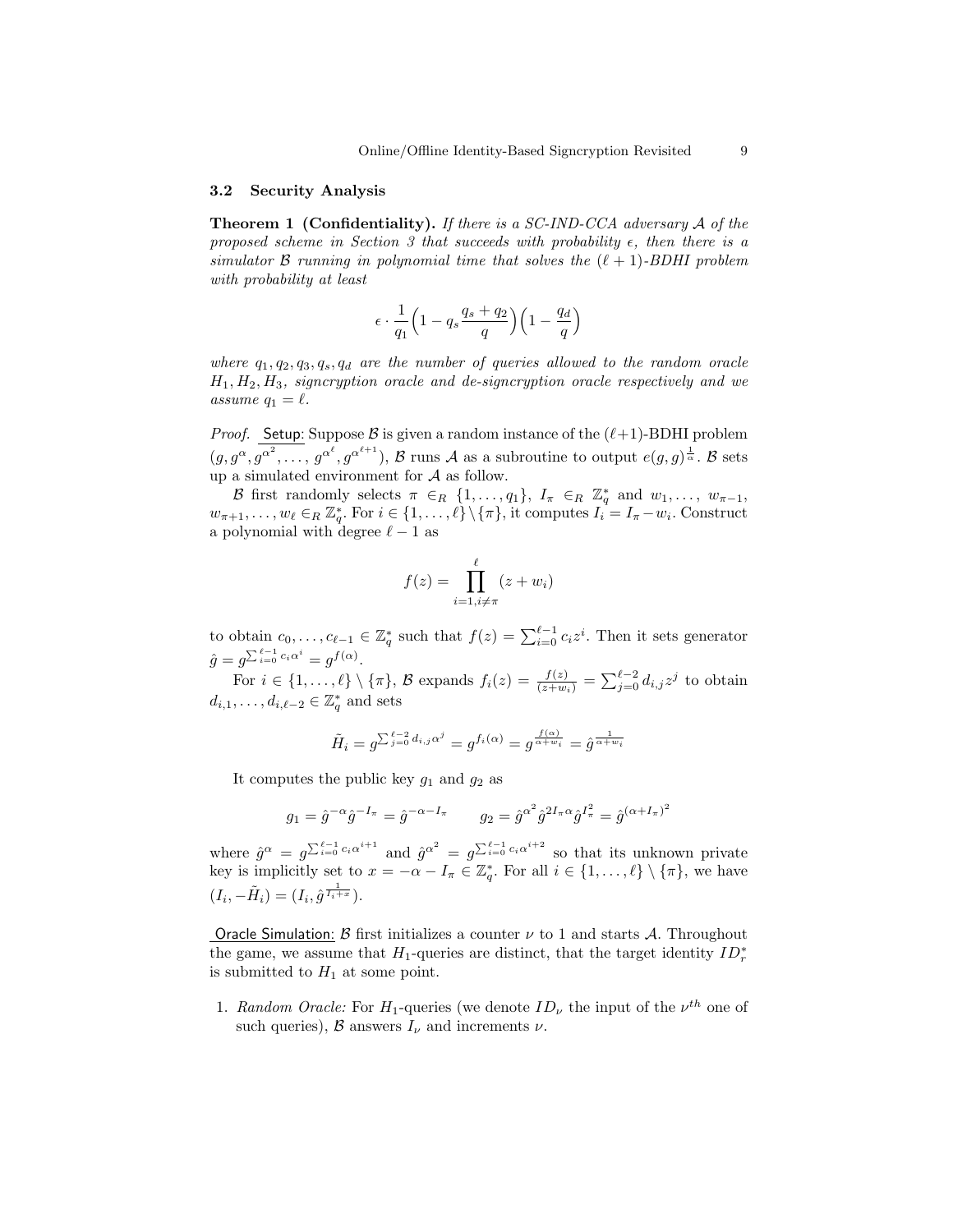For  $H_2$ -queries on input  $(m, ID_s, R, T_0, T_1, T_2, t'_1, t'_2, U)$  and  $H_3$ -queries on input  $(R, T_1, T_2, U)$ ,  $\beta$  returns the defined value if it exists and a randomly chosen  $h_2 \in_R \mathbb{Z}_q^*$  for  $H_2$  and  $h_3 \in_R \{0,1\}^{n_M}$  for  $H_3$  respectively, otherwise. B stores the information  $\{h_2, (m, ID_s, R, T_0, T_1, T_2, t_1', t_2', U, \gamma)\}\$  in  $L_2$ , where  $\gamma = R^{h_2} \cdot e(\hat{g}, \hat{g}),$  and  $\{h_3, (R, T_1, T_2, U)\}\$ in  $L_3$ .

- 2. Extraction Oracle: On input  $ID_{\nu}$ , if  $\nu = \pi$ ,  $\beta$  aborts. Otherwise, it knows that  $H_1(ID_\nu) = I_\nu$  and returns  $-\tilde{H}_\nu = \hat{g}^{1/(I_\nu + x)}$ .
- 3. Signcryption Oracle: On input a plaintext m and identities  $(ID_s, ID_r)$  =  $(ID_{\mu}, ID_{\nu})$  for  $\mu, \nu \in \{1, ..., q_1\}$ , we observe that if  $\mu \neq \pi$ ,  $\mathcal{B}$  knows the sender's private key  $d_{ID_\mu} = -\tilde{H}_\mu$  and can answer the query according to the specification of the algorithm. We thus assume  $\mu = \pi$  and hence  $\nu \neq \pi$ . Also observe that B knows the receiver's private key  $d_{ID_{\nu}} = -\tilde{H}_{\nu}$ . The remaining task is to find a triple  $(U, t, T_0, T_1, T_2, t_1', t_2', h)$  such that

$$
e(T, d_{ID_{\nu}})^h = e(\hat{g}^t U, g_{ID_{\pi}}) \cdot e(\hat{g}, \hat{g})^{-1}
$$

where  $T = T_0 T_1^{t'_1} T_2^{t'_2}$ ,  $g_{ID_\pi} = \hat{g}^{I_\pi} g_1$ . To do so,  $\mathcal B$  randomly generates  $t, t', h, t'_1, t'_2, \tilde{t}_1, \tilde{t}_2 \in_R$  $\mathbb{Z}_q^*$ , computes

$$
U = d_{ID_{\nu}}{}^{t'} + t_1' \tilde{t}_1 + t_2' \tilde{t}_2 \hat{g}^{-t} \qquad R = e(T, d_{ID_{\nu}})
$$
  

$$
T_0 = g_{ID_{\pi}}{}^{t'} g_{ID_{\nu}}{}^{-\frac{1}{h}} \qquad T_1 = g_{ID_{\pi}}{}^{\frac{\tilde{t}_1}{h}} \qquad T_2 = g_{ID_{\pi}}{}^{\frac{\tilde{t}_2}{h}}
$$

where  $g_{ID_{\nu}} = \hat{g}^{I_{\nu}} g_1$ , and back patching the hash value  $H_2(m, ID_{\pi}, R, T_0, T_1, T_2, t_1', t_2', U)$ to  $h$ . These values satisfy equation  $(1)$  as

$$
R^{h} = e(T_0 T_1^{t'_1} T_2^{t'_2}, d_{ID_{\nu}})^h
$$
  
=  $e(g_{ID_{\pi}}^{t' + t'_1} \tilde{t}_{1} + t'_2 \tilde{t}_{2} g_{ID_{\nu}}^{-1}, d_{ID_{\nu}})$   
=  $e(g_{ID_{\pi}}, d_{ID_{\nu}})^{t' + t'_1} \tilde{t}_{1} + t'_2 \tilde{t}_{2} \cdot e(\hat{g}, \hat{g})^{-1}$   
=  $e(U\hat{g}^{t}, g_{ID_{\pi}}) \cdot e(\hat{g}, \hat{g})^{-1}$ 

and they are valid ciphertext tuples as the distribution of the simulated ciphertexts is the same as the one in the real protocol. The ciphertext  $\phi =$  $(U, T_0, T_1, T_2, t'_1, t'_2, t, m \oplus H_3(R, T_1, T_2, U))$  is returned.

4. De-signcryption Oracle: On input a ciphertext  $\phi = (U, T_0, T_1, T_2, t'_1, t'_2, t, c)$ for identity (receiver)  $ID_r = ID_\nu$ , we assume that  $\nu = \pi$  because otherwise B knows the receiver's private key  $d_{ID_{\nu}} = -\tilde{H}_{\nu}$  and can normally run the decryption algorithm.

First, we note the following fact. Let  $\tilde{x} \in \mathbb{Z}_q$  such that

$$
d_{ID_{\mu}}\tilde{x} = \hat{g}^{t}Ud_{ID_{\mu}}^{-1}
$$

$$
(\hat{g}^{\frac{1}{I_{\mu}+x}})^{\tilde{x}} = \hat{g}^{t}U\hat{g}^{\frac{-1}{I_{\mu}+x}}
$$

$$
\hat{g}^{\tilde{x}} = (\hat{g}^{t}U)^{I_{\mu}+x}\hat{g}^{-1}
$$
(2)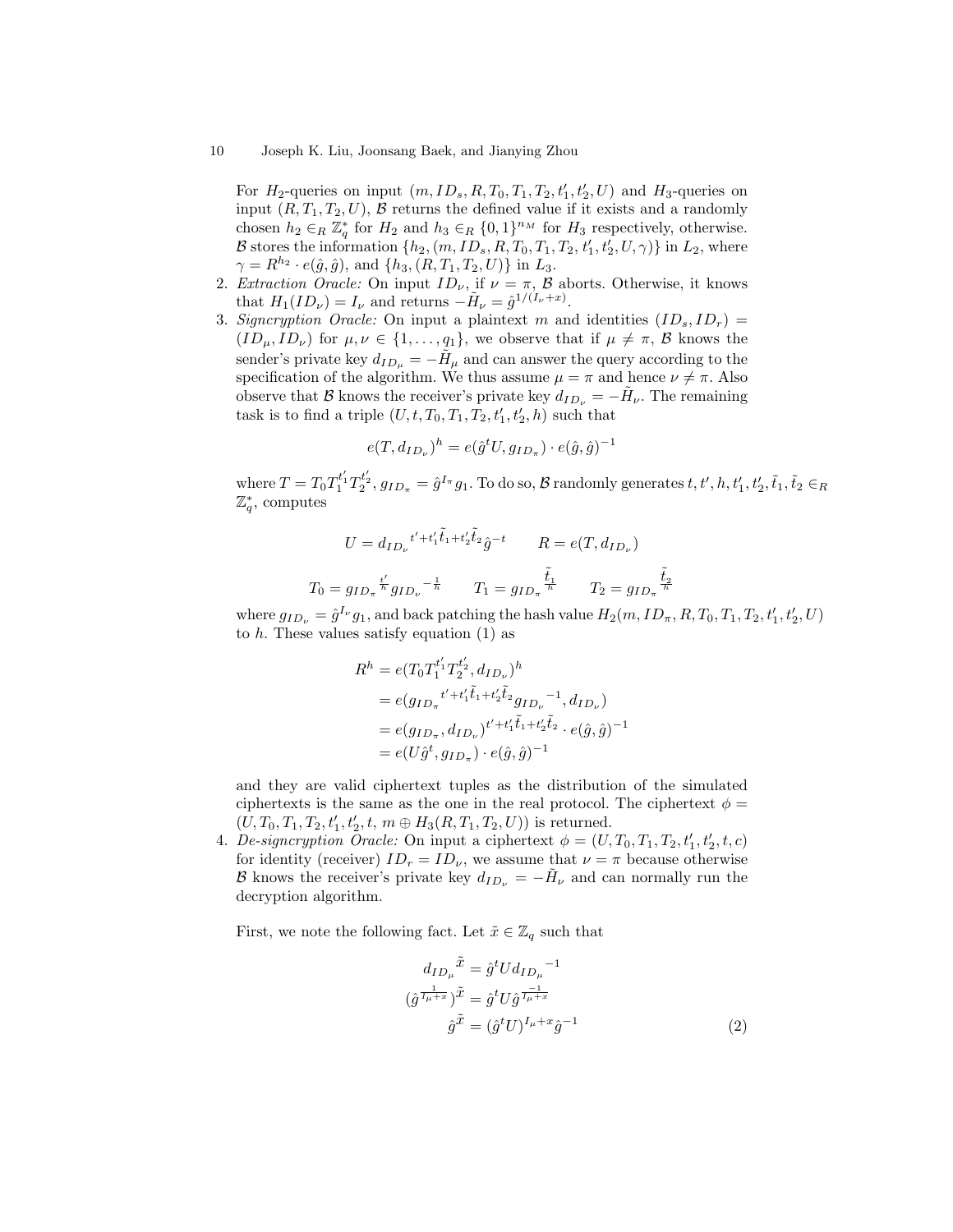Also let  $T = T_0 T_1^{t'_1} T_2^{t'_2}$ ,  $g_{ID_\nu} = \hat{g}^{I_\nu} g_1$ , and  $h = H_2(m, ID_\mu, R, \cdots)$  (which is yet unknown to  $\beta$  at this moment). As all valid ciphertext satisfies

$$
R^{h} = e(\hat{g}^{t}U, \hat{g}^{I_{\mu}+x}) \cdot e(\hat{g}, \hat{g})^{-1}
$$
  
\n
$$
e(T^{h}, \hat{g}^{\frac{1}{I_{\nu}+x}}) = e((\hat{g}^{t}U)^{I_{\mu}+x}, \hat{g}) \cdot e(\hat{g}^{-1}, \hat{g})
$$
  
\n
$$
e(T^{\frac{h}{I_{\nu}+x}}, \hat{g}) = e((\hat{g}^{t}U)^{I_{\mu}+x}\hat{g}^{-1}, \hat{g})
$$
  
\n
$$
\Rightarrow T^{\frac{h}{I_{\nu}+x}} = (\hat{g}^{t}U)^{I_{\mu}+x}\hat{g}^{-1}
$$
\n(3)

Let  $\tilde{x}' \in \mathbb{Z}_q$  such that

$$
g_{ID_{\nu}}\tilde{x}' = T^h
$$
  
\n
$$
\hat{g}\tilde{x}'^{(L_{\nu}+x)} = T^h
$$
  
\n
$$
\hat{g}\tilde{x}' = T^{\frac{h}{L_{\nu}+x}}
$$
  
\n
$$
= (\hat{g}^t U)^{L_{\mu}+x} \hat{g}^{-1} \text{ (from equation(3))}
$$
  
\n
$$
= \hat{g}\tilde{x} \text{ (from equation(2))}
$$
  
\n
$$
\Rightarrow \tilde{x}' = \tilde{x}
$$
  
\n
$$
\Rightarrow \log_{d_{ID_{\mu}}}(\hat{g}^t U d_{ID_{\mu}}^{-1}) = \log_{g_{ID_{\nu}}}(T^h) \tag{4}
$$

From equation (4), we have

$$
e(T^h, d_{ID_\mu}) = e(g_{ID_\nu}, S \cdot d_{ID_\mu}^{-1})
$$
\n(5)

where  $S = \hat{g}^t U$ , which yields  $e(T^h, d_{ID_\mu}) = e(g_{ID_\nu}, S) \cdot e(g_{ID_\nu}, d_{ID_\mu})^{-1}$ .

The query is handled by computing  $\gamma = e(S, \hat{g}^{I_{\mu}} g_1)$ , and search through the list  $L_2$  for entries of the form  $(m_i, R_i, h_{2,i}, \dots, \gamma)$  indexed by  $i \in \{1, \dots, q_2\}$ . If none is found,  $\phi$  is rejected. Otherwise, each one of them is further examined: for the corresponding indexes,  $\beta$  checks if

$$
\frac{e(T, d_{ID_{\mu}})^{h_{2,i}}}{e(S, g_{ID_{\nu}})} = e(g_{ID_{\nu}}, d_{ID_{\mu}})^{-1}
$$
(6)

meaning that equation (5) is satisfied. If the unique  $i \in \{1, \ldots, q_2\}$  satisfying equation (6) is detected, the matching pair  $(m_i, h_{2,i}, S)$  is returned. Otherwise  $\phi$  is rejected.

Challenge: A outputs messages  $(m_0, m_1)$  and identities  $ID^*$  for which it never  $\overline{\text{obtained}} \overline{ID}^*$ 's private key. If  $ID^* ≠ ID_\pi$ , *B* aborts. Otherwise it randomly selects  $t, t'_1, t'_2, \tilde{t}_0, \tilde{t}_1, \tilde{t}_2 \in_R \mathbb{Z}_q^*, c \in_R \{0,1\}^{n_m}$  and  $U \in_R \mathbb{G}$ . Computes  $T_0 =$  $\hat{g}^{\tilde{t}_0}, T_1 = \hat{g}^{\tilde{t}_1}, T_2 = \hat{g}^{\tilde{t}_2}$  to return the challenge ciphertext  $\phi^* = (U, t, T_0, T_1, T_2)$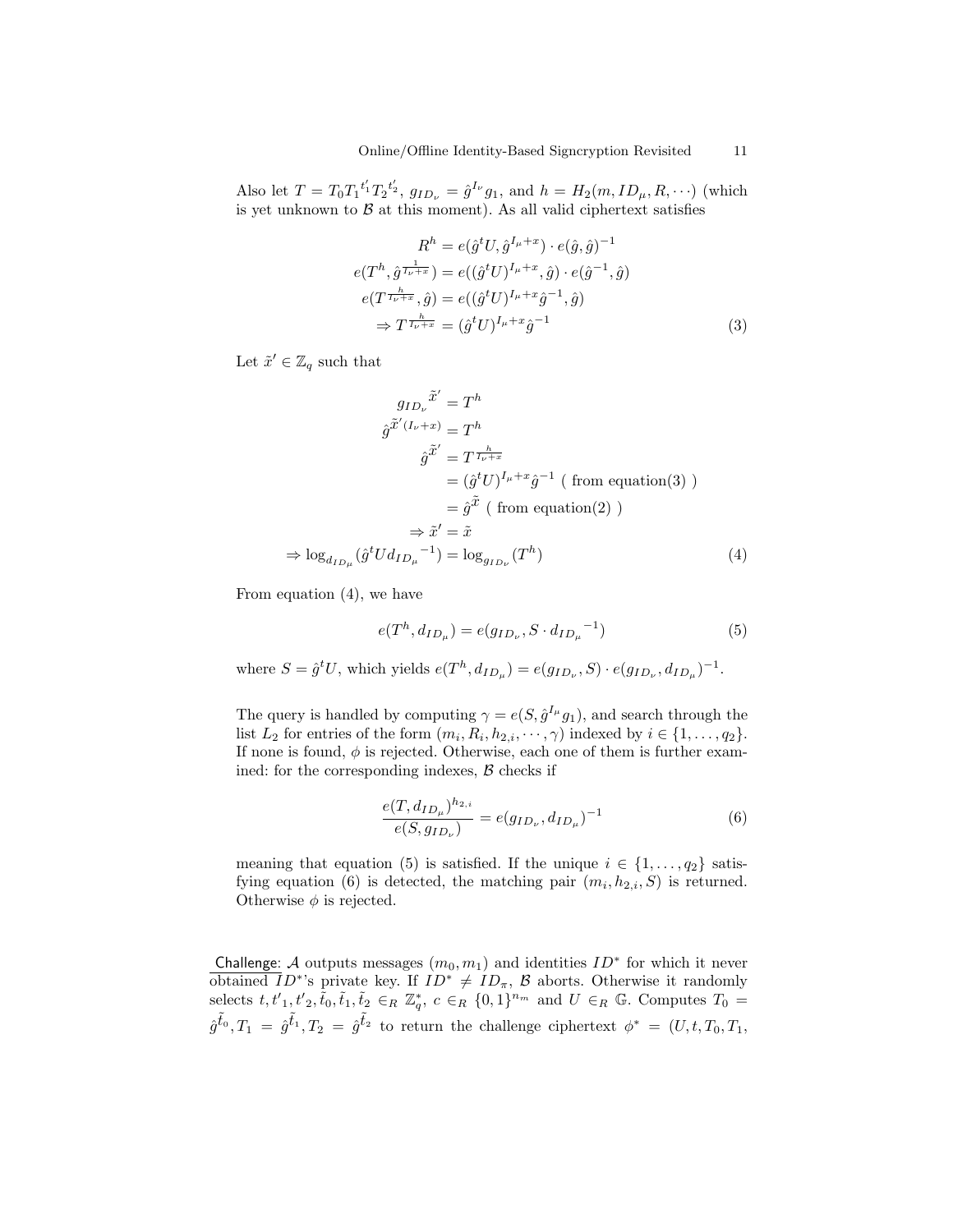$T_2, t'_1, t'_2, c$ . Let  $\xi = \tilde{t}_0 + t'_1 \tilde{t}_1 + t'_2 \tilde{t}_2$  and  $T = \hat{g}^{-\xi}$ . Since  $x = -\alpha - I_{\pi}$ , we let  $\rho = \frac{\xi}{\alpha(I_\mu - \alpha - I_\pi)} = -\frac{\xi}{(I_\pi + x)(I_\mu + x)}$ , we can check that

$$
T = \hat{g}^{-\xi} = \hat{g}^{-\alpha(I_{\mu}-\alpha-I_{\pi})\rho}
$$
  
=  $\hat{g}^{(I_{\pi}+x)(I_{\mu}+x)\rho}$   
=  $\hat{g}^{(I_{\pi}I_{\mu}+(I_{\mu}+I_{\pi})x+x^2)\rho}$ 

A cannot recognize that  $\phi^*$  is not a proper ciphertext unless it queries  $H_2$  or  $H_3$  on  $e(\hat{g}^{I_\mu}g_1, \hat{g})^{\rho}$ . Along the guess stage, its view is simulated as before and its output is ignored. Standard arguments can show that a successful  $A$  is very likely to query  $H_2$  or  $H_3$  on the input  $e(g_{ID_\mu}, \hat{g})^{\rho}$  if the simulation is indistinguishable from a real attack environment.

Output Calculation:  $\mathcal B$  fetches a random entry  $(m, R, T_0, T_1, T_2, t_1', t_2', U, h_2)$  or  $\overline{(R, T_1, T_2, U, \cdot)}$  from the lists  $L_2$  or  $L_3$ . With probability  $1/(2q_2 + q_3)$ , the chosen entry will contain the right element

$$
R = e(g_{ID_{\mu}}, \hat{g})^{\rho} = e(\hat{g}, \hat{g})^{-\xi/(I_{\pi}+x)} = e(g, g)^{f(\alpha)^{2}\xi/\alpha}
$$

where  $f(z) = \sum_{i=0}^{\ell-1} c_i z^i$  is the polynomial for which  $\hat{g} = g^{f(\alpha)}$ . The  $(\ell+1)$ -BDHI solution can be extracted by computing

$$
\begin{split}\n&\left(\frac{R^{1/\xi}}{e\left(g^{\sum_{i=0}^{\ell-2}c_{i+1}\alpha^{i}},g^{c_{0}}\right)e\left(g^{\sum_{j=0}^{\ell-2}c_{j+1}\alpha^{j}},\hat{g}\right)}\right)^{1/c_{0}^{2}} \\
&=\left(\frac{e(g,g)^{f(\alpha)^{2}/\alpha}}{e(g,g)^{c_{0}(c_{1}+c_{2}\alpha+c_{3}\alpha^{2}+\ldots c_{\ell-1}\alpha^{\ell-2})}e(g,g)^{f(\alpha)(c_{1}+c_{2}\alpha+c_{3}\alpha^{2}+\ldots c_{\ell-1}\alpha^{\ell-2})}\right)^{1/c_{0}^{2}} \\
&=\left(\frac{e(g,g)^{f(\alpha)^{2}/\alpha}}{e(g,g)^{\frac{c_{0}(c_{1}\alpha+c_{2}\alpha^{2}+\ldots c_{\ell-1}\alpha^{\ell-1})+f(\alpha)(c_{1}\alpha+c_{2}\alpha^{2}+\ldots c_{\ell-1}\alpha^{\ell-1})}{\alpha}}\right)^{1/c_{0}^{2}} \\
&=e(g,g)^{\frac{f(\alpha)^{2}-(c_{1}\alpha+c_{2}\alpha^{2}+\ldots c_{\ell-1}\alpha^{\ell-1})(c_{0}+f(\alpha))}{c_{0}^{2}\alpha}} \\
&=e(g,g)^{\frac{c_{0}^{2}}{c_{0}^{2}}}\n&=e(g,g)^{1/\alpha}\n\end{split}
$$

Probability Analysis:  $\beta$  only fails in providing a consistent simulation because one of the following independent events happen:

- $E_1$ : A does not choose to be challenged on  $ID_{\pi}$ .
- $E_2$ : A key extraction query is made on  $ID_{\pi}$ .
- $E_3$ :  $\beta$  aborts in a Signcryption query because of a collision on  $H_2$ .
- $E_4$ :  $\beta$  rejects a valid ciphertext at some point of the game.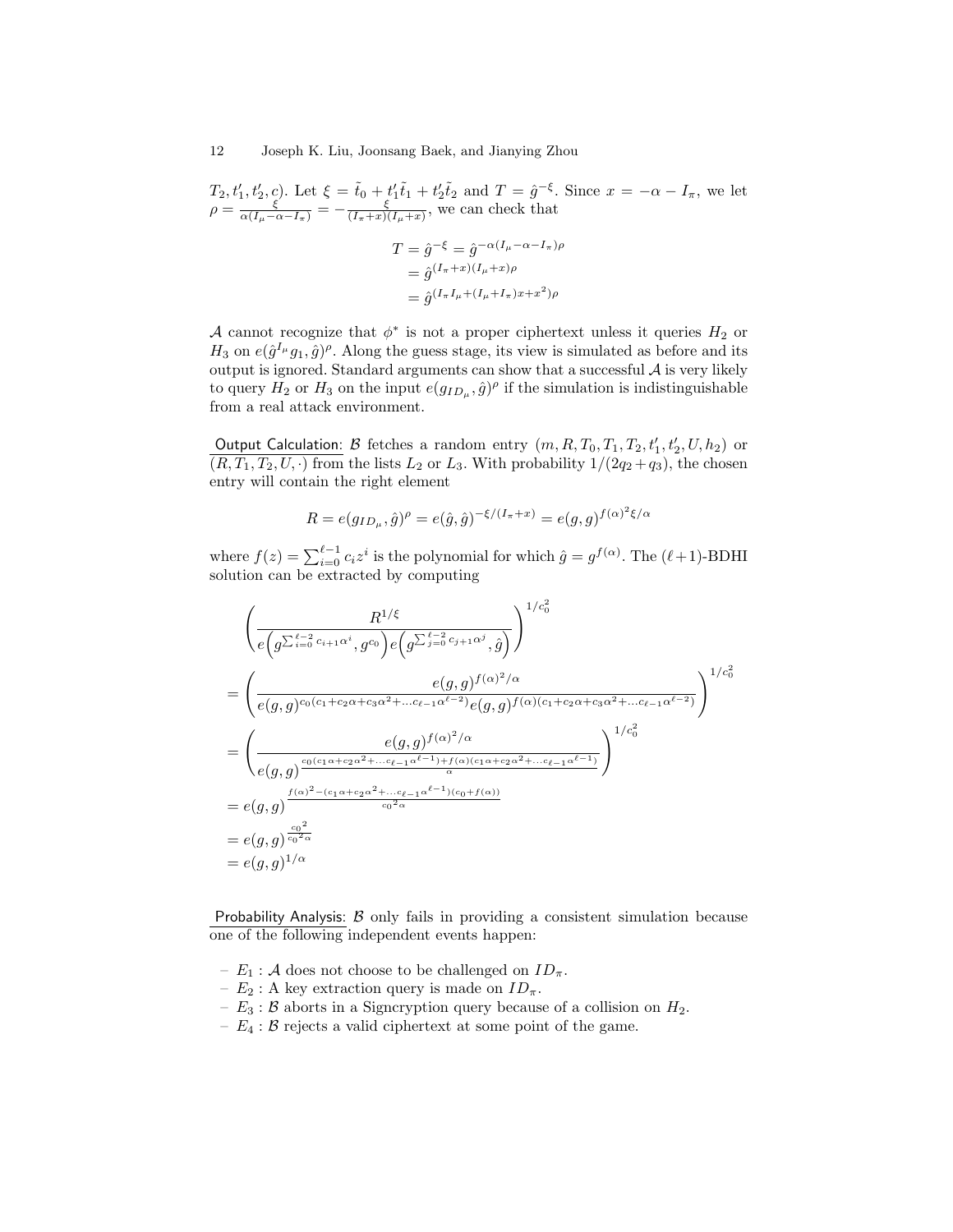We have  $Pr[\neg E_1] = 1/q_1$  and  $\neg E_1$  implies  $\neg E_2$ . Also observe that  $Pr[E_3] \leq$  $q_s(q_s + q_2)/q$  and  $Pr[E_4] \leq q_d/q$ . Combining together, the overall successful probability  $Pr[\neg E_1 \land \neg E_3 \land \neg E_4]$  is at least

$$
\frac{1}{q_1}\Big(1-q_s\frac{q_s+q_2}{q}\Big)\Big(1-\frac{q_d}{q}\Big)
$$

Theorem 2 (Unforgeability). If there is an SC-UEF-CMA adversary A of the proposed scheme in Section 3 that succeeds with probability  $\epsilon$ , then there is a simulator  $\beta$  running in polynomial time that solves the  $\ell + 1$ -SDH problem with probability at least

$$
\epsilon^2 \cdot \frac{1}{q_1q_2}\Big(1-q_s\frac{q_s+q_2}{q}\Big)\Big(1-\frac{q_d}{q}\Big)
$$

where  $q_1, q_2, q_3, q_s, q_d$  are the number of queries allowed to the random oracle  $H_1, H_2, H_3$ , signcryption oracle and de-signcryption oracle respectively and we assume  $q_1 = \ell$ .

*Proof.* Setup: Suppose  $\beta$  is given a random instance of the  $(\ell + 1)$ -SDH problem  $(g, g^{\alpha}, g^{\alpha^2}, \ldots, g^{\alpha^{\ell}}, g^{\alpha^{\ell+1}}), \mathcal{B}$  runs A as a subroutine to output  $(c, g^{\frac{1}{c+\alpha}}).$  B sets up a simulated environment for  $A$  as follow.

B first randomly selects  $\pi \in_R \{1,\ldots,q_1\}$ ,  $I_{\pi} \in_R \mathbb{Z}_q^*$  and  $w_1,\ldots, w_{\pi-1}$ ,  $w_{\pi+1}, \ldots, w_{\ell} \in_R \mathbb{Z}_q^*$ . Construct a polynomial with degree  $\ell-1$  as

$$
f(z) = \prod_{i=1, i \neq \pi}^{\ell} (z + w_i)
$$

to obtain  $c_0, \ldots, c_{\ell-1} \in \mathbb{Z}_q^*$  such that  $f(z) = \sum_{i=0}^{\ell-1} c_i z^i$ . Then it sets generator  $\hat{g} = g^{\sum_{i=0}^{\ell-1} c_i \alpha^i} = g^{f(\alpha)}.$ 

For  $i \in \{1, \ldots, \ell\} \setminus \{\pi\}, \mathcal{B}$  expands  $f_i(z) = f(z)/(z + w_i) = \sum_{j=0}^{\ell-2} d_{i,j} z^j$  to obtain  $d_{i,1}, \ldots, d_{i,\ell-2} \in \mathbb{Z}_q^*$  and sets

$$
\tilde{H}_i = g^{\sum_{j=0}^{\ell-2} d_{i,j}\alpha^j} = g^{f_i(\alpha)} = g^{\frac{f(\alpha)}{\alpha + w_i}} = \hat{g}^{\frac{1}{\alpha + w_i}}
$$

It computes the public key  $g_1$  and  $g_2$  as

$$
g_1 = \hat{g}^\alpha \qquad g_2 = \hat{g}^{\alpha^2}
$$

where  $\hat{g}^{\alpha} = g^{\sum_{i=0}^{\ell-1} c_i \alpha^{i+1}}$  and  $\hat{g}^{\alpha^2} = g^{\sum_{i=0}^{\ell-1} c_i \alpha^{i+2}}$  so that its unknown private key is implicitly set to  $x = \alpha$ . For all  $i \in \{1, \ldots, \ell\} \setminus \{\pi\}$ , we have  $(I_i, \tilde{H}_i)$  $(w_i, \hat{g}^{\frac{1}{w_i+\alpha}}).$ 

Oracle Queries are answered in the same way as in Theorem 1.

 $\Box$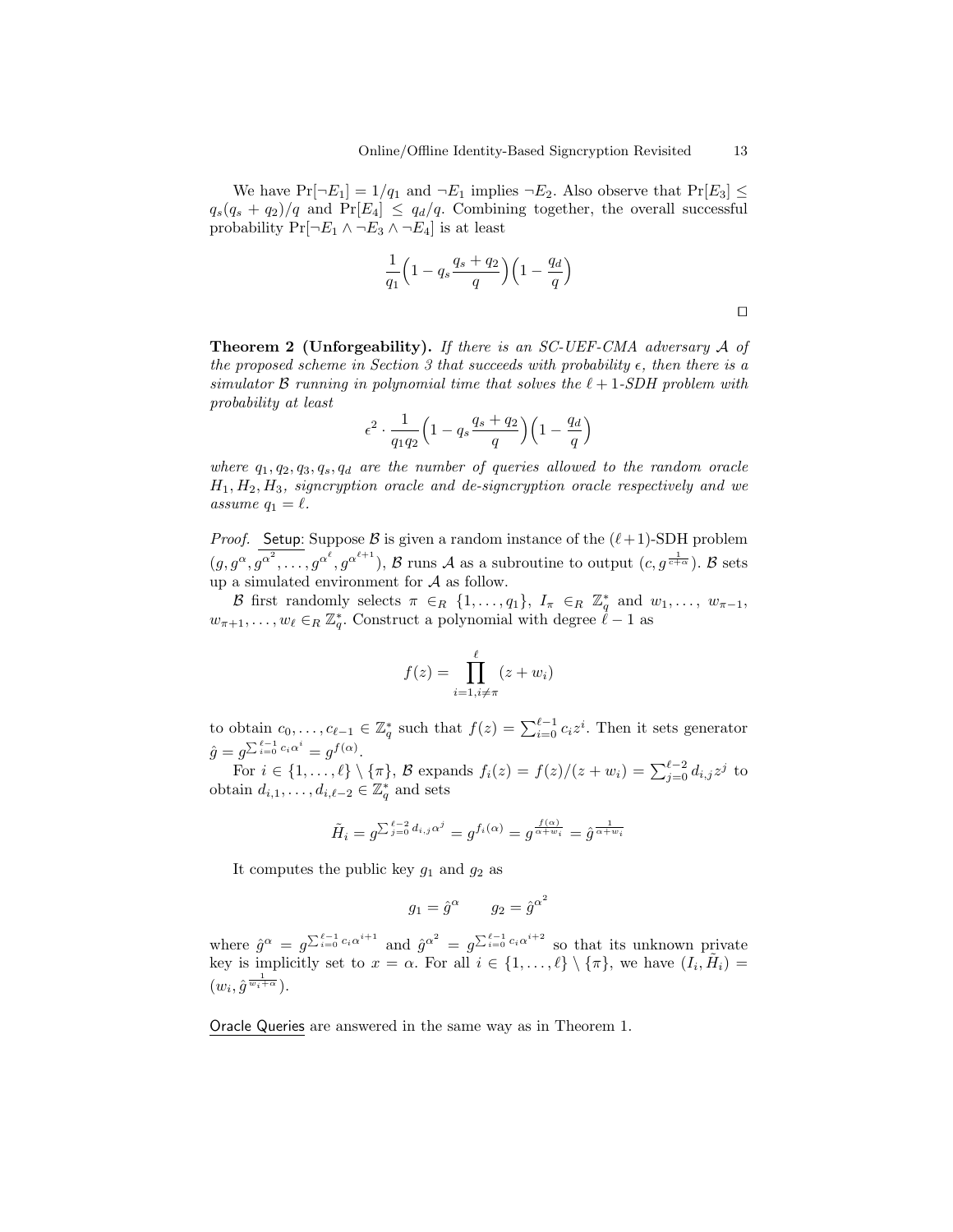**Output Calculation:** A has produced a forged ciphertext  $(U, T_0, T_1, T_2, t'_1, t'_2, t_1, c)$ , a sender identity  $ID_s$  and a receiver identity  $ID_r$ . If  $ID_s \neq ID_\pi$ ,  $\beta$  aborts. Otherwise  $\mathcal{B}$  uses  $D_{ID_r}$  to decrypt and gets R and  $m^*$ .

We denote  $h_1$  for the reply of the  $H_2$  query on  $(m^*, ID_{\pi}, R, T_0, T_1, T_2, t'_1, t'_2, U)$ .  $\beta$  rewinded to the point just before making this particular query. This time  $\beta$ supplies to a different value  $h_2 \neq h_1$  to this query. A produced another forged ciphertext  $(U, \hat{T}_0, T_1, T_2, \hat{t}_1^i, \hat{t}_2^j, \hat{t}, \hat{c})$  based on  $h_2$ . Note that  $(U, T_1, T_2)$  are the same in both ciphertext as they are inputs to the  $H_2$  query. R and  $m^*$  are also the same, as they are also one of the inputs to the  $H_2$  query. By rewinding to the point just before making this particular query does not change the input values, but only the output values. If both forgeries satisfy equation (1), we obtain the relations

$$
e(S_1, g_{ID_\pi})^{\frac{1}{h_1}} e(\hat{g}, \hat{g})^{-\frac{1}{h_1}} = e(S_2, g_{ID_\pi})^{\frac{1}{h_2}} e(\hat{g}, \hat{g})^{-\frac{1}{h_2}}
$$

where  $S_1 = \hat{g}^t U$ ,  $S_2 = \hat{g}^t U$  and  $g_{ID_\pi} = \hat{g}^{H_1(ID_\pi)} g_1 = \hat{g}^{I_\pi + \alpha}$ . Then, it comes that

$$
e\left(S_1^{\frac{h_2}{h_2 - h_1}} S_2^{-\frac{h_1}{h_2 - h_1}}, g_{ID_\pi}\right) = e(\hat{g}, \hat{g})
$$

Let  $\tilde{T} = S_1 \frac{h_2}{h_2 - h_1} S_2^{-\frac{h_1}{h_2 - h_1}} = \hat{g}^{\frac{1}{I_{\pi} + \alpha}}$ . From  $\tilde{T}$ ,  $\mathcal{B}$  can proceed as in [4] to extract  $\sigma^* = g^{\frac{1}{I_{\pi}+\alpha}}$ : it first obtains  $\gamma_{-1}, \gamma_0, \ldots, \gamma_{q-2} \in \mathbb{Z}_q^*$  for which  $f(z)/(z+I_{\pi}) =$  $\gamma$ <sup>-1</sup>  $\frac{\gamma_{-1}}{z+I_{\pi}} + \sum_{i=1}^{\ell-2} \gamma_i z^*$  and computes

$$
\sigma^* = \left(\tilde{T}g^{-\sum_{i=0}^{\ell-2} \gamma_i \alpha^i}\right)^{\frac{1}{\gamma-1}} = g^{\frac{1}{I_{\pi}+\alpha}}
$$

and returns the pair  $(I_{\pi}, \sigma^*)$  as a result.

Probability Analysis is similar to the one in Theorem 1. In addition, there is a rewind here, with successful probability  $\epsilon/q_2$ . Combine together, the overall successful probability is at least

$$
\epsilon^2 \cdot \frac{1}{q_1 q_2} \Big( 1 - q_s \frac{q_s + q_2}{q} \Big) \Big( 1 - \frac{q_d}{q} \Big)
$$

 $\Box$ 

## 4 Performance Analysis

The performance of our scheme is comparable to previous non-identity based online/offline signcryption scheme, such as  $[1, 22]$ . Yet they need to fix the receiver's public key in the offline stage but we allow it to be known only in the online stage.

In terms of functionality, our scheme can be replaced by an online/offline identity-based encryption (OOIBE) (such as [11, 15]) plus an online/offline identitybased signature (OOIBS) (such as [10]) to obtain the same features. However,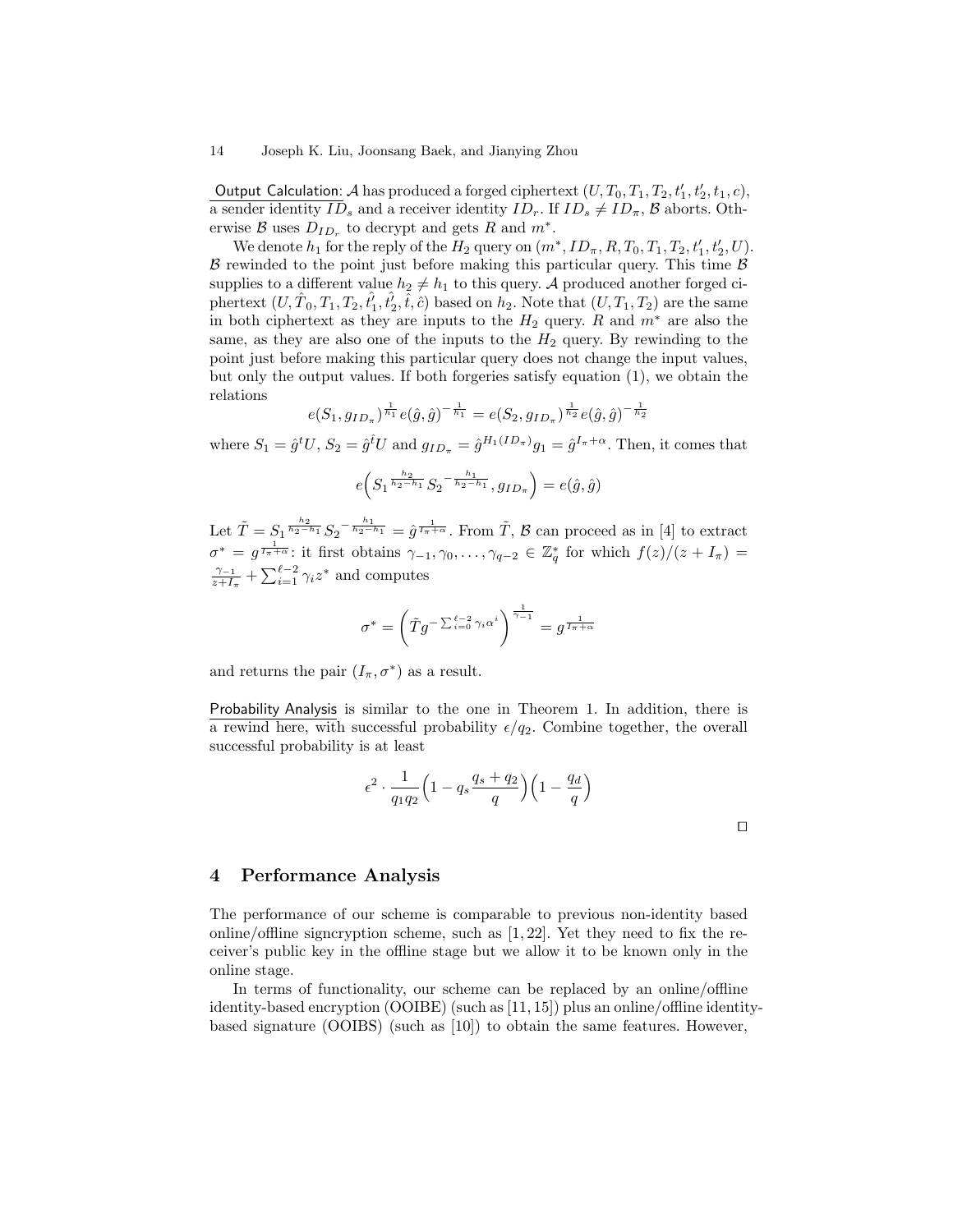the efficiency of our scheme highly surpasses the combination of an OOIBE and OOIBS. The advantages are shown in the following table. In the comparison, we assume that  $|G| = 160$  bits,  $|q| = 160$  bits,  $|G_T| = 1024$  bits and  $|M| = |q| = 160$ bits. We denote by E the point multiplication in  $\mathbb G$  or  $\mathbb G_T$ , ME the multi-point multiplication in  $\mathbb{G}$  or  $\mathbb{G}_T$  (which costs about 1.3 times more than a single point multiplication), M the point addition in G or  $\mathbb{G}_T$  and  $m_c$  the modular computation in  $\mathbb{Z}_q$ .

|                             | $GMC-1$      | $GMC-2$    | LZ.           | Our scheme    |
|-----------------------------|--------------|------------|---------------|---------------|
|                             | $+$ OOIBS    | $+$ OOIBS  | $+$ OOIBS     |               |
| Offline computation         | $6E + 2ME$   | $5E + 2ME$ | $5E + 1ME$    | $4E + 1ME$    |
| Online computation          | $1M + 3m_c$  | $1M+3m_c$  | $4m_c$        | $3m_c$        |
| Offline storage (bits)      | 2944         | 5376       | 2944          | 2624          |
| Ciphertext length (bits)    | 3104         | 7424       | 2080          | 1280          |
| Number of pairing for       | 9            | 4          | 5             | 2             |
| $decryption + verification$ |              |            |               |               |
| Security model              | selective ID | standard   | random oracle | random oracle |

Table 1. Comparison of computation cost and size

Currently there are just 3 OOIBE schemes that allow the intended receiver's identity to be unknown in the offline stage. We use GMC-1 and GMC-2 to denote the first two in [11] and LZ to denote the one in [15]. For OOIBS, there is only one concrete scheme by Xu et al. [20]. However it was proven insecure by Li et al. [12] later. We use the generic construction by Galindo et al. [10]. The generic construction requires one public key based signature scheme and one online/offline signature scheme. The underlying signature schemes we use are from [6] (random oracle) and [4] (without random oracle) and the underlying online/offline signature scheme we use is from [5]. All these signature schemes are the most efficient one in the state of the art within their respective security model.

From the above table, we can see that our scheme achieves the least computation and the smallest size in both offline and online stage, when compare to the combinations of OOIBE and OOIBS.

# 5 Conclusion

In this paper, we redefined the notion "online/offline ID-based signcryption" and provided a scheme that realizes it. Our construction is very efficient in a sense that it does not require any pairing operation in offline and online signcryption stages. Furthermore, we do not require the receiver's information (in our case, identity) in the offline signcryption stage. It is the first in the literature to remove such requirement. Without this restriction, our scheme is more flexible and practical. Our scheme is particularly suitable to provide authentication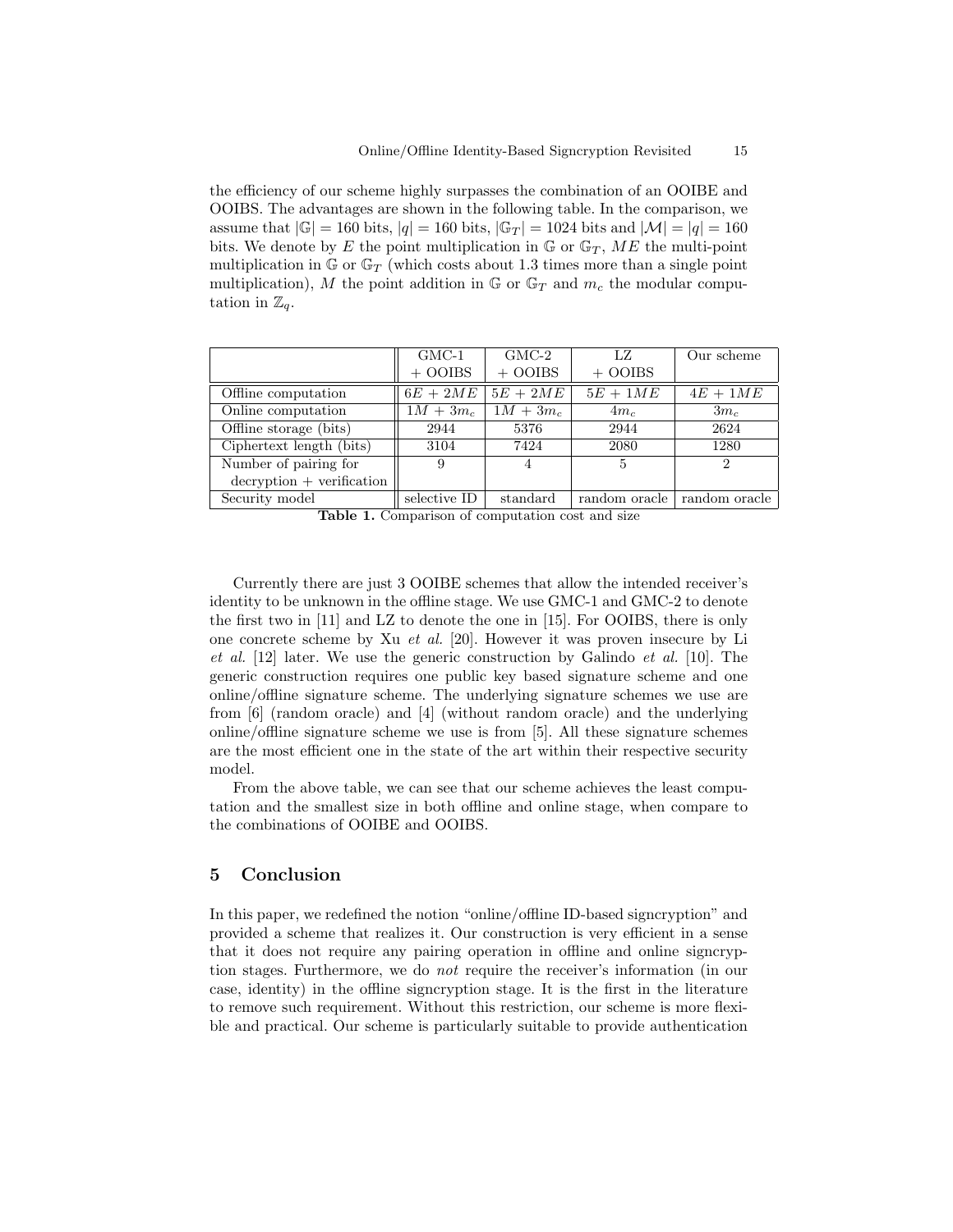and confidentiality to power-constrained communication devices. We believe our proposed scheme may provide a practical solution in secure and authenticated transaction for smart cards or mobile devices such as smart phone.

# References

- 1. J. H. An, Y. Dodis, and T. Rabin. On the Security of Joint Signature and Encryption. In Proc. EUROCRYPT 2002, volume 2332 of Lecture Notes in Computer Science, pages 83–107. Springer-Verlag, 2002.
- 2. P. Barreto, B. Libert, N. McCullagh, and J. Quisquater. Efficient and provableysecure identity-based signature and signcryption from bilinear maps. In AsiaCrypt 2005, volume 3788 of Lecture Notes in Computer Science, pages 515–532. Springer-Verlag, 2005.
- 3. D. Boneh and X. Boyen. Efficient Selective-ID Secure Identity-Based Encryption Without Random Oracles. In Proc. EUROCRYPT 2004, volume 3027 of Lecture Notes in Computer Science, pages 223–238. Springer-Verlag, 2004.
- 4. D. Boneh and X. Boyen. Short Signatures Without Random Oracles. In Proc. EUROCRYPT 2004, volume 3027 of Lecture Notes in Computer Science, pages 56–73. Springer-Verlag, 2004.
- 5. D. Boneh and X. Boyen. Short signatures without random oracles and the sdh assumption in bilinear groups. J. Cryptology, 21(2):149–177, 2008.
- 6. D. Boneh, B. Lynn, and H. Shacham. Short Signatures from the Weil Pairing. In Proc. ASIACRYPT 2001, volume 2248 of Lecture Notes in Computer Science, pages 514–532. Springer-Verlag, 2001.
- 7. X. Boyen. Multipurpose Identity-Based Signcryption (A Swiss Army Knife for Identity-Based Cryptography). In Proc. CRYPTO 2003, volume 2729 of Lecture Notes in Computer Science, pages 383–399. Springer-Verlag, 2003.
- 8. L. Chen and J. Malone-Lee. Improved Identity-Based Signcryption. In Proc. PKC 2005, volume 3386 of Lecture Notes in Computer Science, pages 362–379. Springer-Verlag, 2005.
- 9. S. Even, O. Goldreich, and S. Micali. On-line/offline digital signatures. In Proc. CRYPTO 89, volume 2442 of Lecture Notes in Computer Science, pages 263–277. Springer-Verlag, 1989.
- 10. D. Galindo, J. Herranz, and E. Kiltz. On the generic construction of identity-based signatures with additional properties. In ASIACRYPT, volume 4284 of Lecture Notes in Computer Science, pages 178–193. Springer, 2006.
- 11. F. Guo, Y. Mu, and Z. Chen. Identity-based online/offline encryption. In Financial Cryptography and Data Security '08, volume 5143 of Lecture Notes in Computer Science, pages 247–261. Springer-Verlag, 2008.
- 12. F. Li, M. Shirase, and T. Takagi. On the security of online/offline signatures and multisignatures from acisp'06. In CANS '08, volume 5339 of Lecture Notes in Computer Science, pages 108–119. Springer-Verlag, 2008.
- 13. B. Libert and J.-J. Quisquater. New Identity Based Signcryption Schemes from Pairings. IEEE Information Theory Workshop 2003, pages 155-158, 2003.
- 14. J. K. Liu, J. Baek, and J. Zhou. Online/offline identity-based signcryption revisited. Cryptology ePrint Archive, Report 2010/274, 2010. http://eprint.iacr.org/.
- 15. J. K. Liu and J. Zhou. An efficient identity-based online/offline encryption scheme. In ACNS, volume 5536 of Lecture Notes in Computer Science, pages 156–167. Springer, 2009.